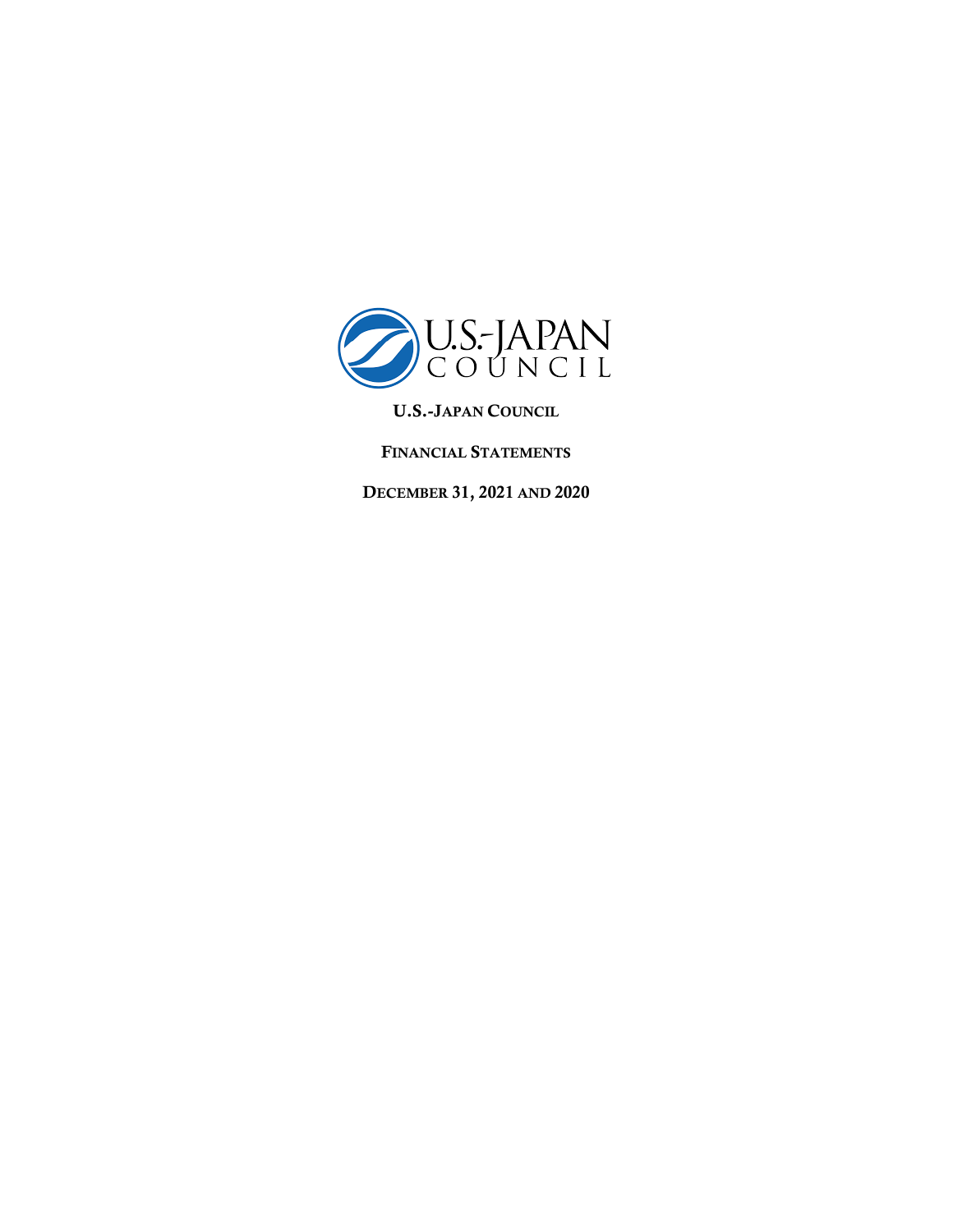# TABLE OF CONTENTS DECEMBER 31, 2021 AND 2020

## Pages

|                      | $3-4$ |
|----------------------|-------|
| Financial Statements |       |
|                      | $5-6$ |
|                      |       |
|                      |       |
|                      |       |
|                      |       |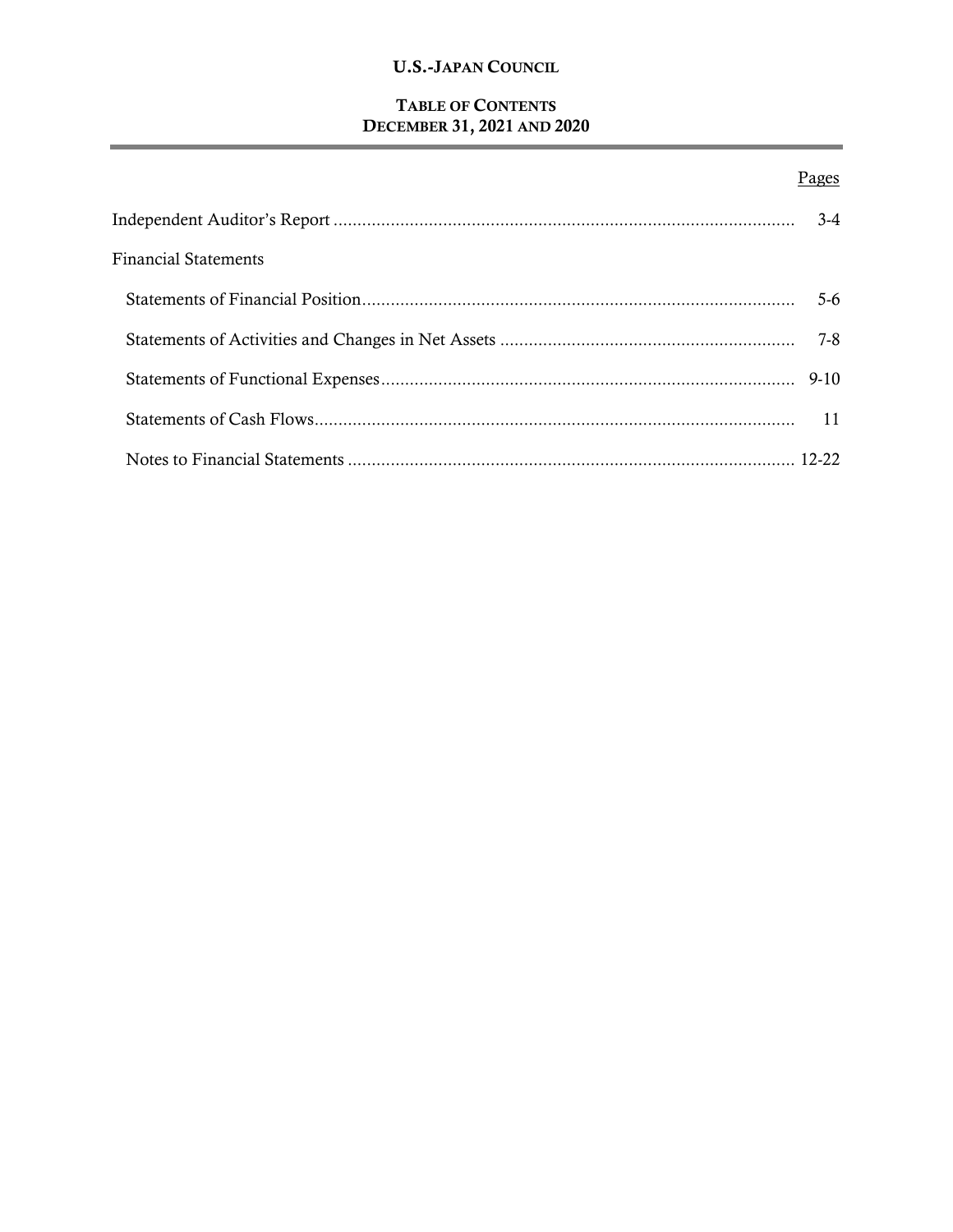

7910 WOODMONT AVENUE SUITE 500 BETHESDA, MD 20814 (T) 301.986.0600

1150 18TH STREET, NW SUITE 550 WASHINGTON, DC 20036 (T) 202.822.0717

## Independent Auditor's Report

<span id="page-2-0"></span>The Board of Directors U.S.-Japan Council Washington, D.C.

## *Opinion*

We have audited the accompanying financial statements of U.S. Japan Council (USJC), which comprise the statements of financial position as of December 31, 2021 and 2020, and the related statements of activities, functional expenses, and cash flows for the years then ended, and the related notes to the financial statements.

In our opinion, the financial statements referred to above present fairly, in all material respects, the financial position of USJC as of December 31, 2021 and 2020, and the changes in its net assets and its cash flows for the years then ended in accordance with accounting principles generally accepted in the United States of America.

## *Basis for Opinion*

We conducted our audits in accordance with auditing standards generally accepted in the United States of America. Our responsibilities under those standards are further described in the Auditor's Responsibilities for the Audit of the Financial Statements section of our report. We are required to be independent of USJC and to meet our other ethical responsibilities in accordance with the relevant ethical requirements relating to our audits. We believe that the audit evidence we have obtained is sufficient and appropriate to provide a basis for our audit opinion.

## *Responsibilities of Management for the Financial Statements*

Management is responsible for the preparation and fair presentation of the financial statements in accordance with accounting principles generally accepted in the United States of America, and for the design, implementation, and maintenance of internal control relevant to the preparation and fair presentation of financial statements that are free from material misstatement, whether due to fraud or error.

In preparing the financial statements, management is required to evaluate whether there are conditions or events, considered in the aggregate, that raise substantial doubt about USJC's ability to continue as a going concern within one year after the date that the financial statements are available to be issued.

## *Auditor's Responsibilities for the Audit of the Financial Statements*

Our objectives are to obtain reasonable assurance about whether the financial statements as a whole are free from material misstatement, whether due to fraud or error, and to issue an auditor's report that includes our opinion. Reasonable assurance is a high level of assurance but is not absolute assurance and therefore is not a guarantee that an audit conducted in accordance with generally accepted auditing standards will always detect a material misstatement when it exists. The risk of not detecting a material misstatement resulting from fraud is higher than for one resulting from error, as fraud

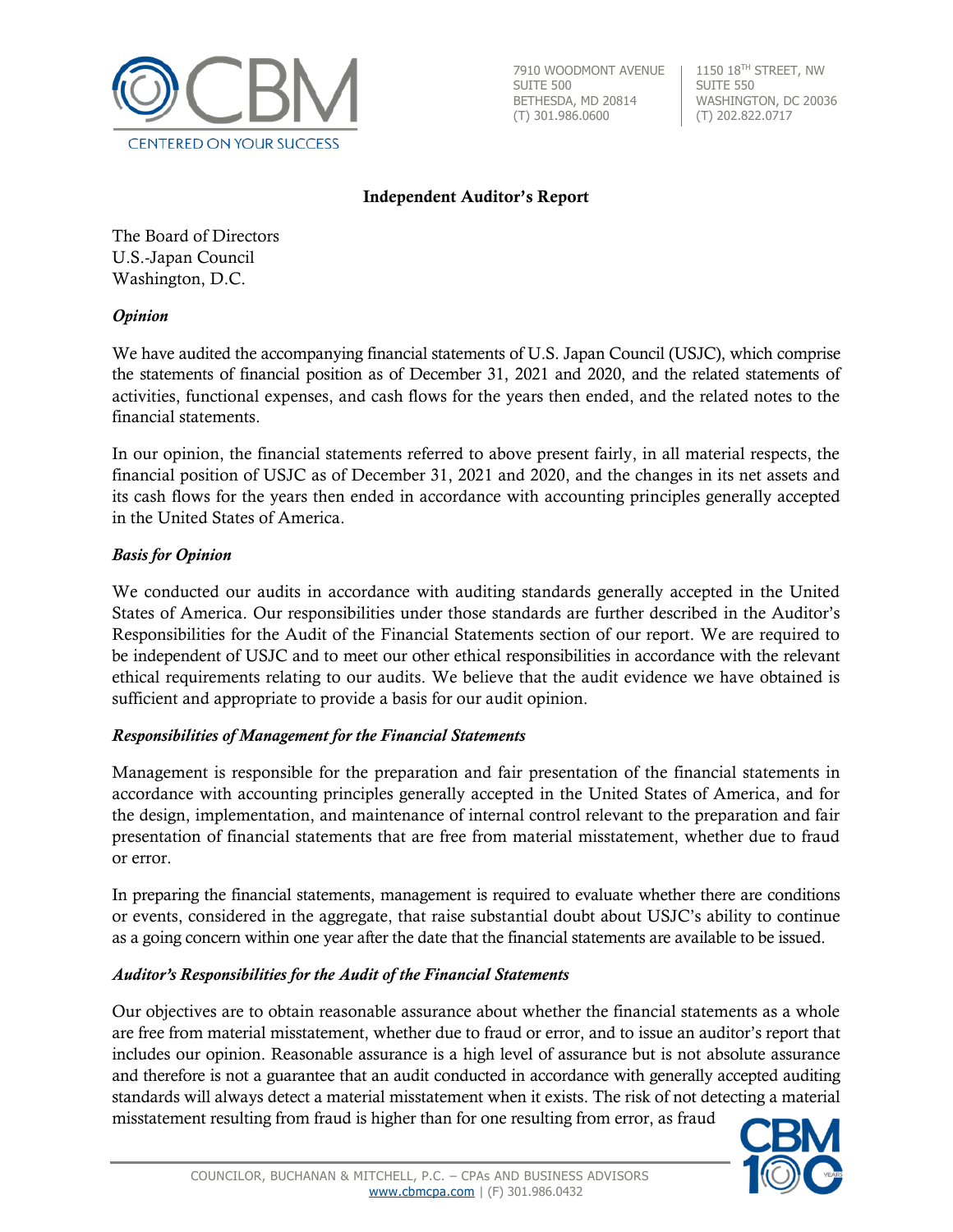## *Auditor's Responsibilities for the Audit of the Financial Statements (Continued)*

may involve collusion, forgery, intentional omissions, misrepresentations, or the override of internal control. Misstatements, including omissions, are considered material if there is a substantial likelihood that, individually or in the aggregate, they would influence the judgment made by a reasonable user based on the financial statements.

In performing an audit in accordance with generally accepted auditing standards, we:

- Exercise professional judgment and maintain professional skepticism throughout the audit.
- Identify and assess the risks of material misstatement of the financial statements, whether due to fraud or error, and design and perform audit procedures responsive to those risks. Such procedures include examining, on a test basis, evidence regarding the amounts and disclosures in the financial statements.
- Obtain an understanding of internal control relevant to the audit in order to design audit procedures that are appropriate in the circumstances, but not for the purpose of expressing an opinion on the effectiveness of USJC's internal control. Accordingly, no such opinion is expressed.
- Evaluate the appropriateness of accounting policies used and the reasonableness of significant accounting estimates made by management, as well as evaluate the overall presentation of the financial statements.
- Conclude whether, in our judgment, there are conditions or events, considered in the aggregate, that raise substantial doubt about USJC's ability to continue as a going concern for a reasonable period of time.

We are required to communicate with those charged with governance regarding, among other matters, the planned scope and timing of the audit, significant audit findings, and certain internal control related matters that we identified during the audit.

6 ounidar, Buchanan + Mitchell, P.C.

<span id="page-3-0"></span>March 22, 2022

Bethesda, Maryland Certified Public Accountants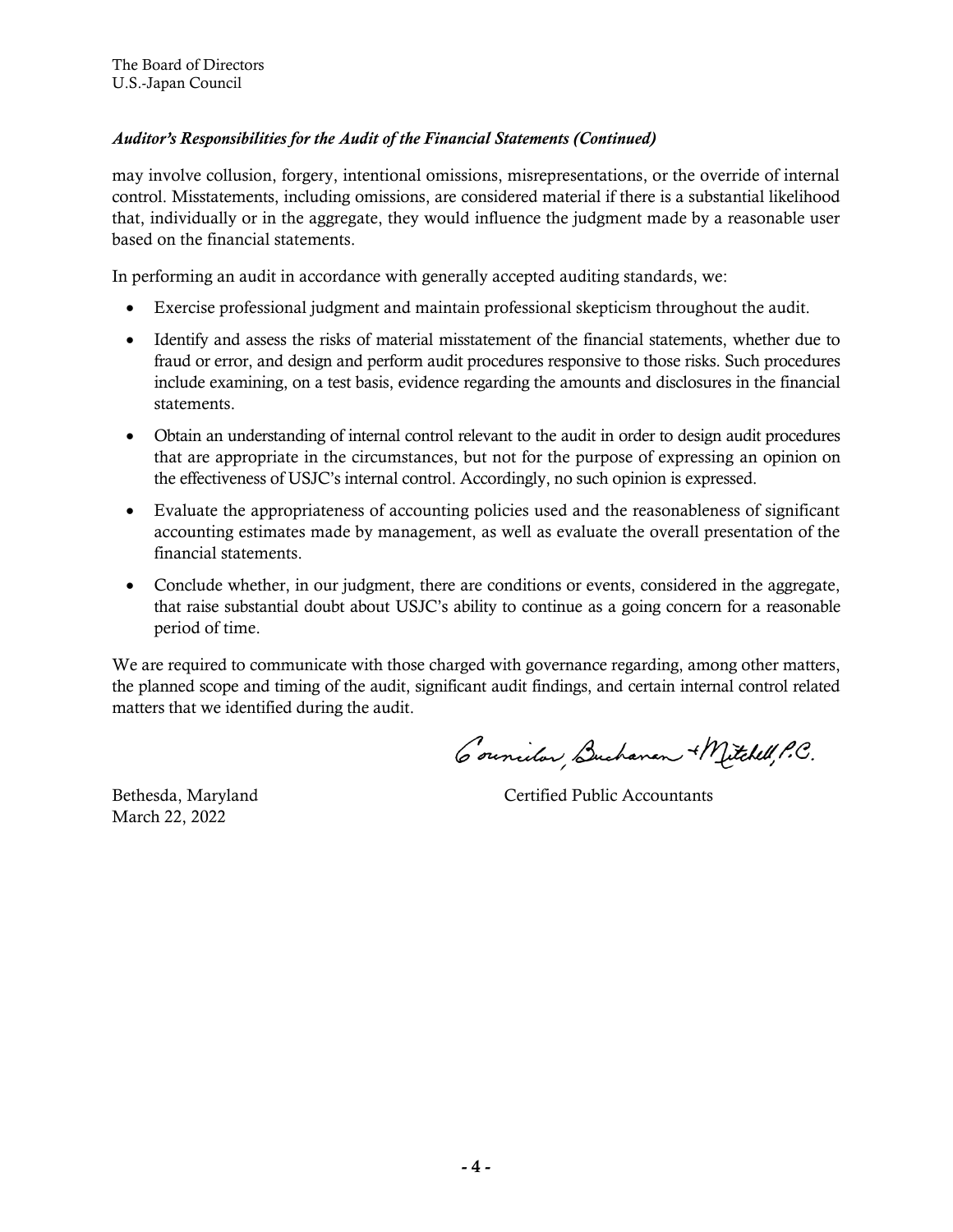## STATEMENT OF FINANCIAL POSITION DECEMBER 31, 2021

<span id="page-4-0"></span>

|                                         | Without Donor<br>Restrictions | With Donor<br>Restrictions  | Total           |
|-----------------------------------------|-------------------------------|-----------------------------|-----------------|
| <b>Assets</b>                           |                               |                             |                 |
| <b>Current Assets</b>                   |                               |                             |                 |
| Cash and Cash Equivalents               | $\mathbb{S}$<br>3,097,459     | 3,129,793<br>$\mathbb{S}^-$ | 6,227,252<br>\$ |
| Investments                             | 357,710                       | 15,058,164                  | 15,415,874      |
| Promises to Give                        | 143,545                       | 450,000                     | 593,545         |
| Prepaid Expenses                        | 105,076                       |                             | 105,076         |
| <b>Total Current Assets</b>             | 3,703,790                     | 18,637,957                  | 22,341,747      |
| <b>Property and Equipment, Net</b>      | 22,345                        |                             | 22,345          |
| <b>Total Assets</b>                     | \$3,726,135                   | \$18,637,957                | \$22,364,092    |
| <b>Liabilities and Net Assets</b>       |                               |                             |                 |
| <b>Current Liabilities</b>              |                               |                             |                 |
| <b>Accounts Payable</b>                 | $\mathbf S$<br>31,726         | \$                          | 31,726<br>\$    |
| <b>Accrued Expenses</b>                 | 46,765                        |                             | 46,765          |
| <b>Accrued Vacation</b>                 | 91,482                        |                             | 91,482          |
| Due to USJC - Japan                     | 38,249                        |                             | 38,249          |
| Deferred Revenue                        | 10,001                        |                             | 10,001          |
| <b>Total Current Liabilities</b>        | 218,223                       |                             | 218,223         |
| <b>Net Assets</b>                       |                               |                             |                 |
| <b>Without Donor Restrictions</b>       | 3,507,912                     |                             | 3,507,912       |
| <b>With Donor Restrictions</b>          |                               | 18,637,957                  | 18,637,957      |
| <b>Total Net Assets</b>                 | 3,507,912                     | 18,637,957                  | 22, 145, 869    |
| <b>Total Liabilities and Net Assets</b> | \$3,726,135                   | \$18,637,957                | \$22,364,092    |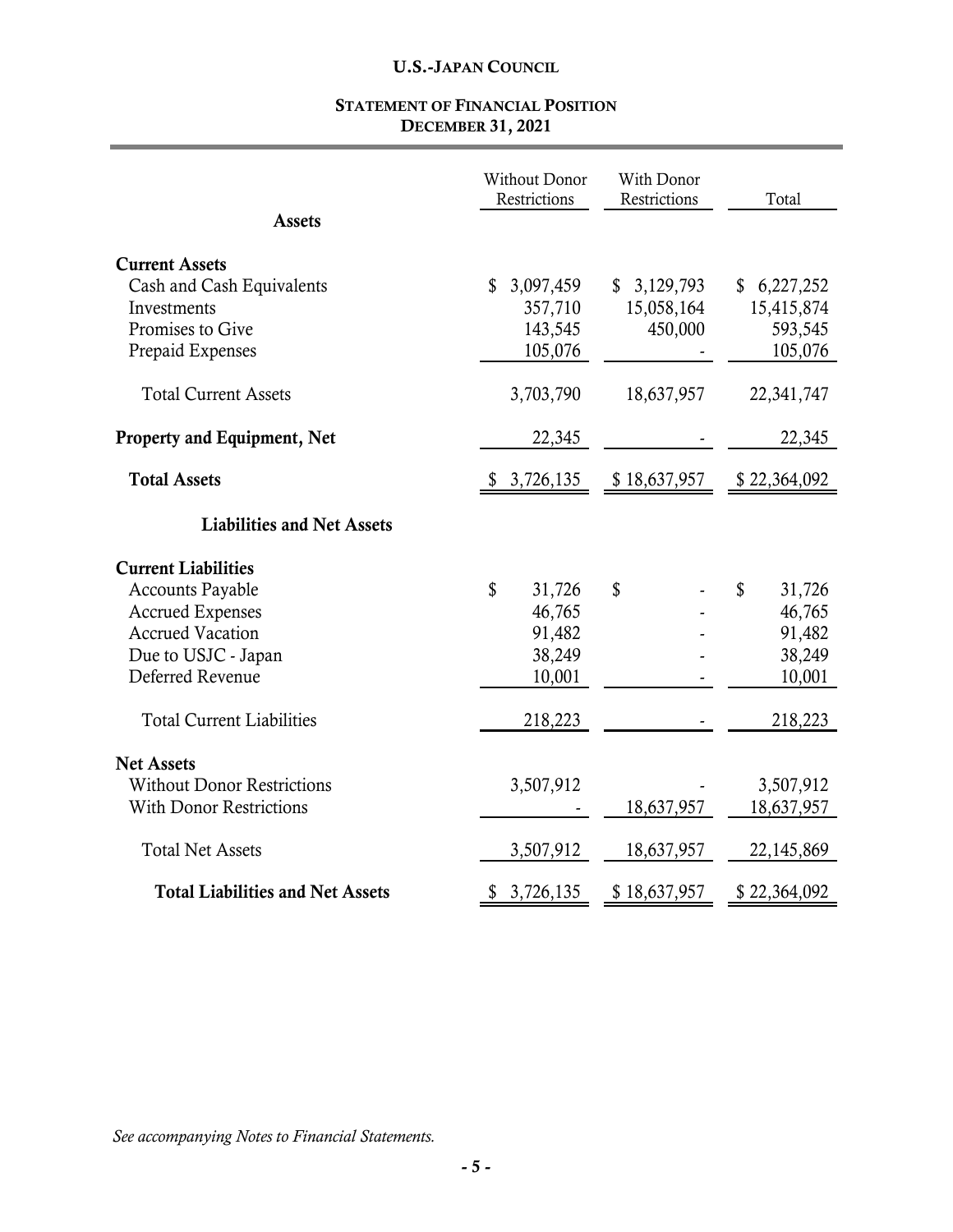## STATEMENT OF FINANCIAL POSITION DECEMBER 31, 2020

<span id="page-5-0"></span>

|                                             | Without Donor<br>Restrictions | With Donor<br>Restrictions |                             |
|---------------------------------------------|-------------------------------|----------------------------|-----------------------------|
| <b>Assets</b>                               |                               |                            |                             |
| <b>Current Assets</b>                       |                               |                            |                             |
| Cash and Cash Equivalents                   | \$2,639,362                   | \$2,669,031                | 5,308,393<br>$\mathbb{S}^-$ |
| Investments                                 | 357,792                       | 14,477,974                 | 14,835,766                  |
| Promises to Give<br>Due from USJC - Japan   | 68,423<br>32,584              |                            | 68,423<br>32,584            |
| Prepaid Expenses                            | 22,155                        |                            | 22,155                      |
| <b>Total Current Assets</b>                 | 3,120,316                     | 17,147,005                 | 20,267,321                  |
| Property and Equipment, Net                 | 51,070                        |                            | 51,070                      |
| <b>Total Assets</b>                         | \$3,171,386                   | \$17,147,005               | \$20,318,391                |
| <b>Liabilities and Net Assets</b>           |                               |                            |                             |
| <b>Current Liabilities</b>                  |                               |                            |                             |
| <b>Accounts Payable</b>                     | $\mathbf S$<br>20,565         | \$                         | \$<br>20,565                |
| <b>Accrued Expenses</b>                     | 64,017                        |                            | 64,017                      |
| <b>Accrued Vacation</b><br>Deferred Revenue | 88,832<br>10,001              |                            | 88,832<br>10,001            |
|                                             |                               |                            |                             |
| <b>Total Current Liabilities</b>            | 183,415                       |                            | 183,415                     |
| <b>Net Assets</b>                           |                               |                            |                             |
| <b>Without Donor Restrictions</b>           | 2,987,971                     |                            | 2,987,971                   |
| <b>With Donor Restrictions</b>              |                               | 17,147,005                 | 17,147,005                  |
| <b>Total Net Assets</b>                     | 2,987,971                     | 17, 147, 005               | 20,134,976                  |
| <b>Total Liabilities and Net Assets</b>     | \$3,171,386                   | \$17,147,005               | \$20,318,391                |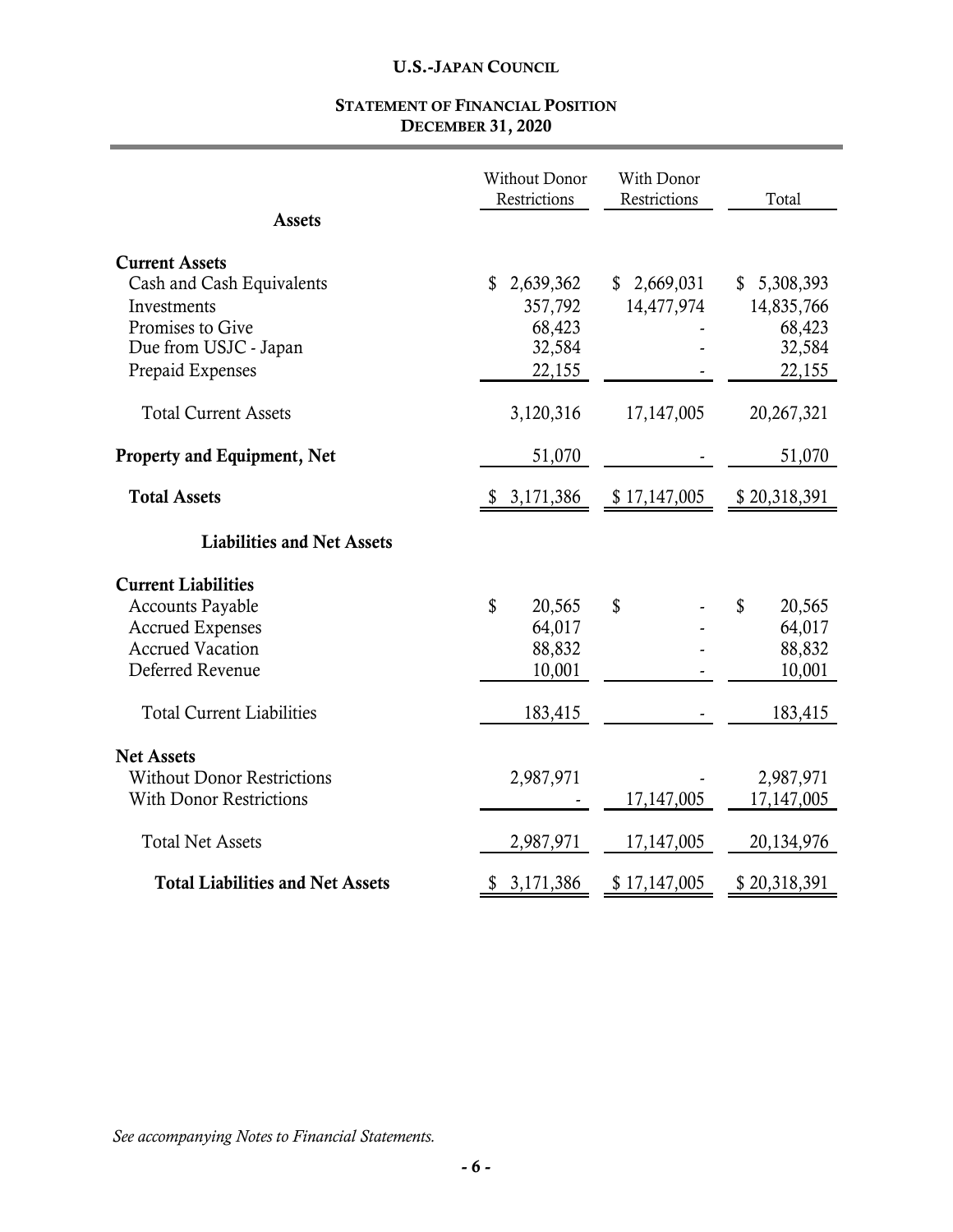## STATEMENT OF ACTIVITIES AND CHANGES IN NET ASSETS FOR THE YEAR ENDED DECEMBER 31, 2021

<span id="page-6-0"></span>

|                                       | Without Donor<br>Restrictions | With Donor<br>Restrictions |                           |
|---------------------------------------|-------------------------------|----------------------------|---------------------------|
| <b>Operating Activities</b>           |                               |                            |                           |
| Revenue                               |                               |                            |                           |
| Program Revenue                       | \$<br>603,180                 | 1,951,932<br>\$            | 2,555,112<br>$\mathbb{S}$ |
| Contributions                         | 383,998                       |                            | 383,998                   |
| Grants                                | 1,627,243                     |                            | 1,627,243                 |
| <b>Administrative Fees</b>            | 12,500                        |                            | 12,500                    |
| Other Income                          | 74                            | 6,645                      | 6,719                     |
| <b>Donated Services</b>               | 32,086                        |                            | 32,086                    |
| Net Assets Released from Restrictions | 1,443,235                     | (1,443,235)                |                           |
| <b>Total Revenue</b>                  | 4,102,316                     | 515,342                    | 4,617,658                 |
| <b>Expenses</b>                       |                               |                            |                           |
| <b>Program Services</b>               |                               |                            |                           |
| <b>General Education</b>              | 1,705,835                     |                            | 1,705,835                 |
| TOMODACHI                             | 695,205                       |                            | 695,205                   |
| <b>Supporting Services</b>            |                               |                            |                           |
| General and Administration            | 668,938                       |                            | 668,938                   |
| Fundraising                           | 501,927                       |                            | 501,927                   |
| <b>Total Expenses</b>                 | 3,571,905                     |                            | 3,571,905                 |
| Change in Net Assets from Operations  | 530,411                       | 515,342                    | 1,045,753                 |
| <b>Nonoperating Activities</b>        |                               |                            |                           |
| Investment Income, Net                | (10, 470)                     | 975,610                    | 965,140                   |
| <b>Total Nonoperating Activities</b>  | (10, 470)                     | 975,610                    | 965,140                   |
| Net Assets, Beginning of Year         | 2,987,971                     | 17, 147, 005               | 20,134,976                |
| Net Assets, End of Year               | \$3,507,912                   | \$18,637,957               | \$22,145,869              |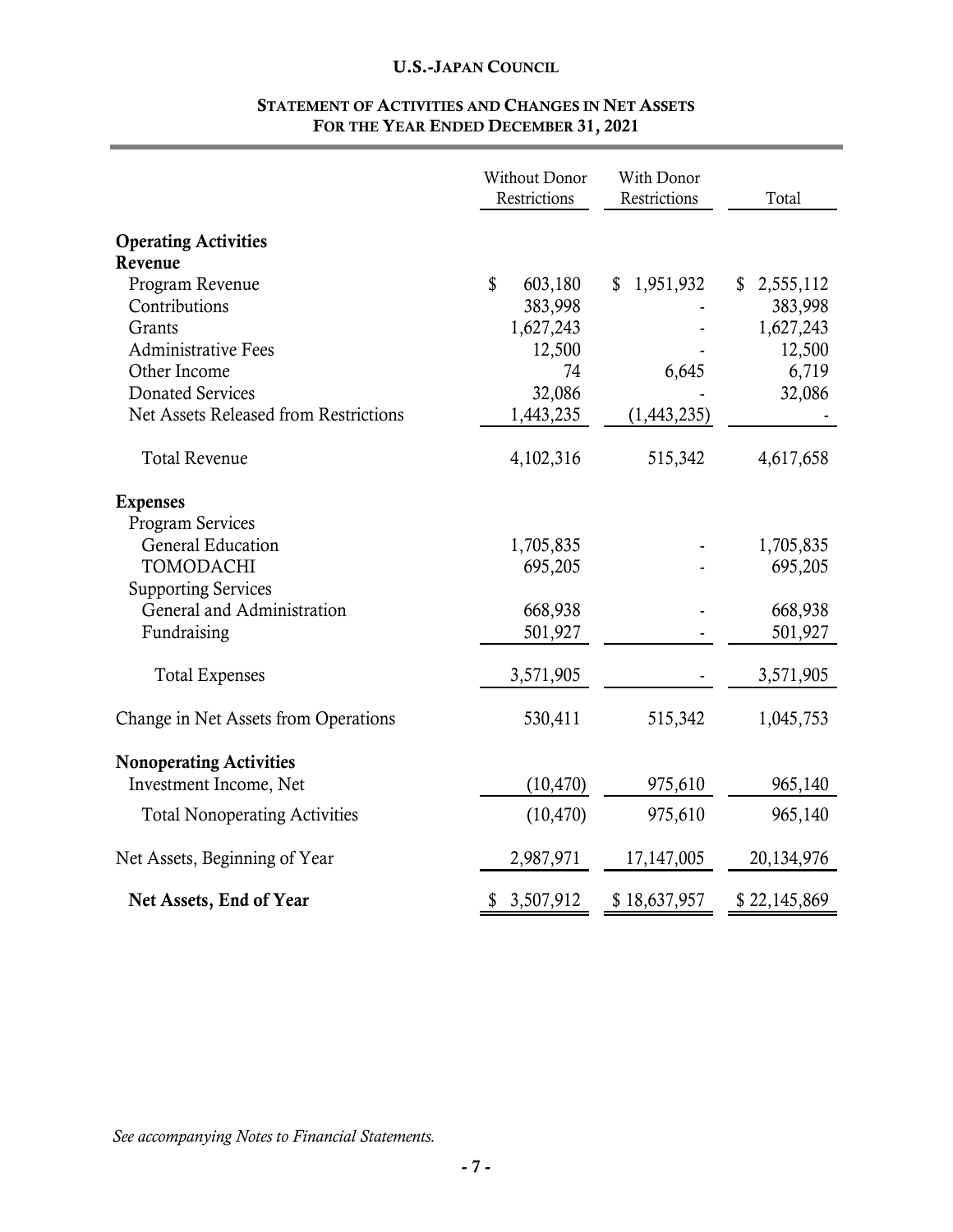## STATEMENT OF ACTIVITIES AND CHANGES IN NET ASSETS FOR THE YEAR ENDED DECEMBER 31, 2020

<span id="page-7-0"></span>

|                                              | Without Donor<br>Restrictions | With Donor<br>Restrictions | Total           |
|----------------------------------------------|-------------------------------|----------------------------|-----------------|
| <b>Operating Activities</b>                  |                               |                            |                 |
| Revenue                                      |                               |                            |                 |
| Program Revenue                              | \$<br>1,409,404               | 1,466,579<br>\$            | 2,875,983<br>\$ |
| Contributions                                | 634,745                       |                            | 634,745         |
| <b>Grants and Contributions</b>              | 406,400                       |                            | 406,400         |
| <b>Administrative Fees</b>                   | 217,496                       |                            | 217,496         |
| Other Income                                 | 9,204                         | 20,076                     | 29,280          |
| <b>Net Assets Released from Restrictions</b> | 1,863,795                     | (1,863,795)                |                 |
| <b>Total Revenue</b>                         | 4,541,044                     | (377, 140)                 | 4,163,904       |
| <b>Expenses</b>                              |                               |                            |                 |
| Program Services                             |                               |                            |                 |
| General Education                            | 1,405,031                     |                            | 1,405,031       |
| <b>TOMODACHI</b>                             | 1,476,939                     |                            | 1,476,939       |
| <b>Supporting Services</b>                   |                               |                            |                 |
| General and Administration                   | 507,457                       |                            | 507,457         |
| Fundraising                                  | 311,576                       |                            | 311,576         |
| <b>Total Expenses</b>                        | 3,701,003                     |                            | 3,701,003       |
| Change in Net Assets from Operations         | 840,041                       | (377, 140)                 | 462,901         |
| <b>Nonoperating Activities</b>               |                               |                            |                 |
| Investment Income, Net                       | 2,987                         | 2,255,236                  | 2,258,223       |
| <b>Total Nonoperating Activities</b>         | 2,987                         | 2,255,236                  | 2,258,223       |
| Net Assets, Beginning of Year                | 2,144,943                     | 15,268,909                 | 17,413,852      |
| Net Assets, End of Year                      | 2,987,971                     | \$17,147,005               | \$20,134,976    |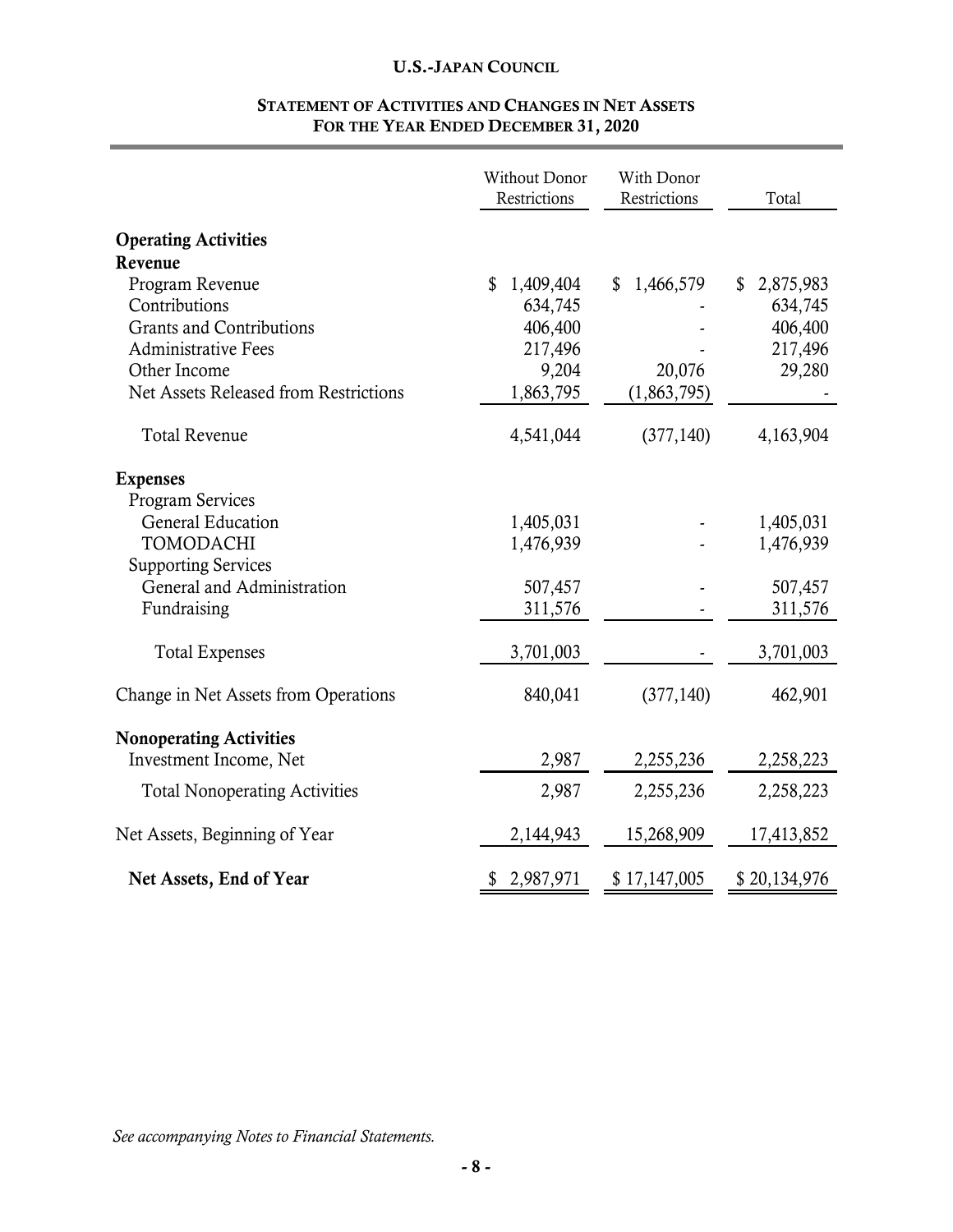## STATEMENT OF FUNCTIONAL EXPENSES FOR THE YEAR ENDED DECEMBER 31, 2021

<span id="page-8-0"></span>

|                               | General<br>Education | TOMODACHI     | Total<br>Program<br>Services | General and<br>Administration | Fundraising   | Total       |
|-------------------------------|----------------------|---------------|------------------------------|-------------------------------|---------------|-------------|
| Salaries and Benefits         | 1,022,187<br>\$      | 261,329<br>S. | 1,283,516<br><sup>\$</sup>   | \$<br>294,639                 | 430,251<br>S. | \$2,008,406 |
| <b>Professional Services</b>  | 260,425              | 98,287        | 358,712                      | 178,688                       | 6,462         | 543,862     |
| Facilities and Equipment      | 64,806               | 42,587        | 107,393                      | 46,290                        | 31,477        | 185,160     |
| <b>Grant Expense</b>          |                      | 166,440       | 166,440                      |                               |               | 166,440     |
| Scholarships                  | 162,801              |               | 162,801                      |                               |               | 162,801     |
| Program Implementation Fees   | 82,385               | 70,478        | 152,863                      |                               |               | 152,863     |
| General and Office Expenses   | 44,352               | 41,873        | 86,225                       | 55,704                        | 1,451         | 143,380     |
| Telecommunication             | 14,780               |               | 14,780                       | 33,266                        | 12,565        | 60,611      |
| <b>Travel and Meetings</b>    | 21,455               | 2,996         | 24,451                       | 7,840                         | 5,629         | 37,920      |
| In-Kind                       | 12,209               |               | 12,209                       | 19,877                        |               | 32,086      |
| Bank and Other Fees           | 4,076                | 684           | 4,760                        | 20,854                        | 6,309         | 31,923      |
| Depreciation and Amortization | 10,054               | 6,607         | 16,661                       | 7,181                         | 4,883         | 28,725      |
| Insurance                     | 6,305                | 3,924         | 10,229                       | 4,599                         | 2,900         | 17,728      |
| <b>Total</b>                  | 1,705,835            | 695,205       | 2,401,040                    | 668,938                       | 501,927       | 3,571,905   |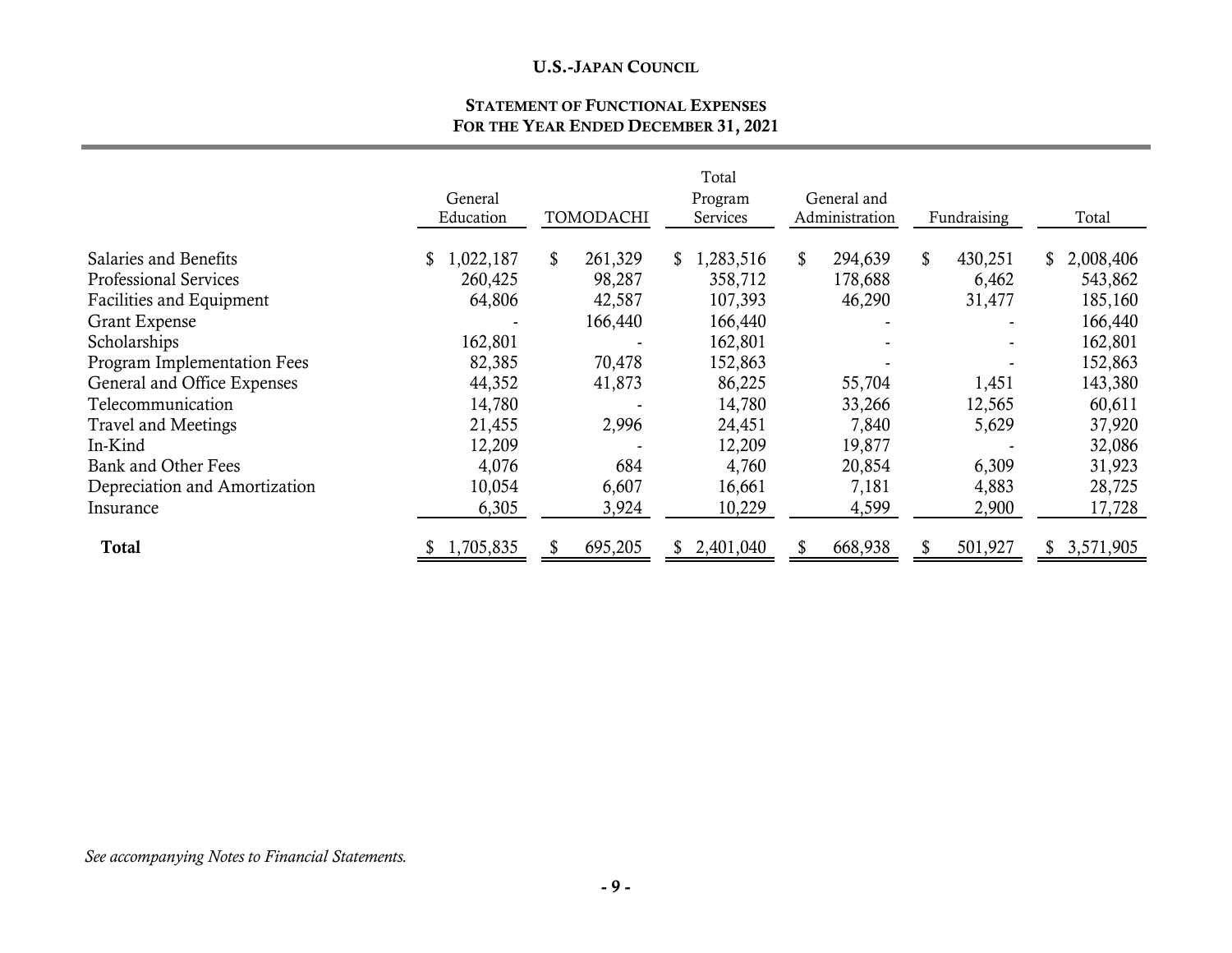## STATEMENT OF FUNCTIONAL EXPENSES FOR THE YEAR ENDED DECEMBER 31, 2020

<span id="page-9-0"></span>

|                                                                        |   | <b>General</b><br>Education |    | TOMODACHI                     |    | Total<br>Program<br>Services   | General and<br>Administration |    | Fundraising      |    | Total                           |
|------------------------------------------------------------------------|---|-----------------------------|----|-------------------------------|----|--------------------------------|-------------------------------|----|------------------|----|---------------------------------|
| Salaries and Benefits<br>Grant Expense<br><b>Professional Services</b> | S | 913,754<br>239,169          | S. | 374,261<br>500,000<br>124,701 | \$ | ,288,015<br>500,000<br>363,870 | \$<br>339,157<br>131,590      | S. | 278,115<br>1,538 | S. | 1,905,287<br>500,000<br>496,998 |
| Program Implementation Fees                                            |   | 66,354                      |    | 335,527                       |    | 401,881                        |                               |    |                  |    | 401,881                         |
| Facilities and Equipment<br><b>Travel and Meetings</b>                 |   | 31,235<br>62,034            |    | 64,874<br>1,092               |    | 96,109<br>63,126               | 22,518<br>355                 |    | 15,108<br>919    |    | 133,735<br>64,400               |
| General and Office Expenses                                            |   | 10,373                      |    | 47,746                        |    | 58,119                         | 2,769                         |    | 2,991            |    | 63,879                          |
| Scholarships<br>Depreciation and Amortization                          |   | 59,770<br>6,015             |    | 11,767                        |    | 59,770<br>17,782               | 4,097                         |    | 2,749            |    | 59,770<br>24,628                |
| Telecommunication<br>Insurance                                         |   | 5,104<br>4,157              |    | 8,476<br>6,823                |    | 13,580<br>10,980               | 3,006<br>2,997                |    | 2,017<br>2,011   |    | 18,603<br>15,988                |
| Bank and Other Fees                                                    |   | 7,066                       |    | 1,672                         |    | 8,738                          | 968                           |    | 6,128            |    | 15,834                          |
| <b>Total</b>                                                           |   | 1,405,031                   |    | 1,476,939                     | S. | 2,881,970                      | 507,457                       |    | 311,576          | S. | 3,701,003                       |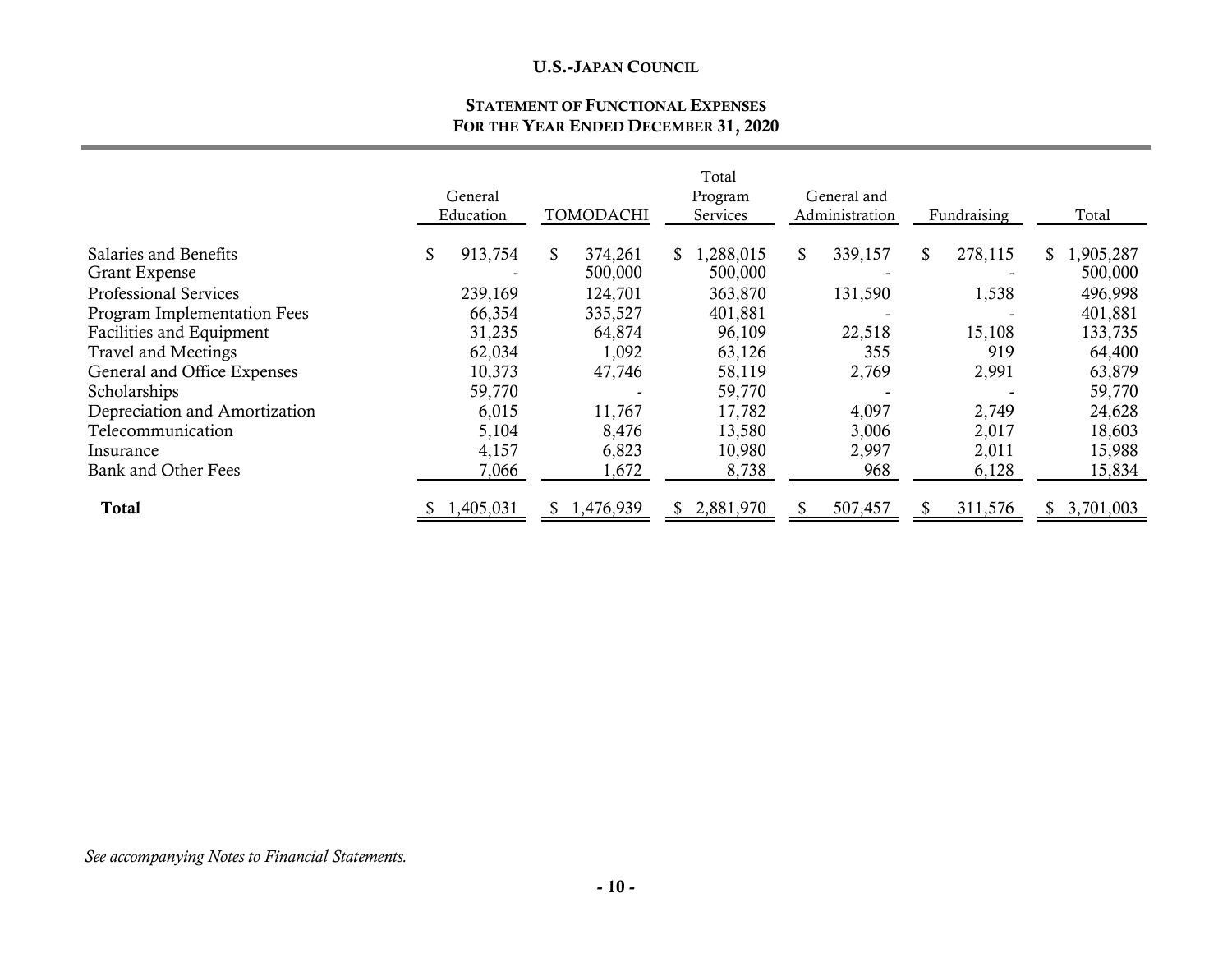## STATEMENTS OF CASH FLOWS FOR THE YEARS ENDED DECEMBER 31, 2021 AND 2020

<span id="page-10-0"></span>

|                                                     | 2021           | 2020                      |
|-----------------------------------------------------|----------------|---------------------------|
| <b>Cash Flows from Operating Activities</b>         |                |                           |
| Change in Net Assets                                | \$2,010,893    | 2,721,124<br>$\mathbb{S}$ |
| Adjustments to Reconcile Change in Net Assets to    |                |                           |
| Net Cash Provided by Operating Activities           |                |                           |
| Depreciation and Amortization                       | 28,725         | 31,362                    |
| Loss on Disposals                                   |                | 3,077                     |
| (Gain) Loss on Investments                          | (421, 142)     | (2,253,332)               |
| (Increase) Decrease in Assets                       |                |                           |
| Promises to Give                                    | (525, 122)     | 1,207,556                 |
| Due to/from USJC - Japan                            | 70,833         | 460,980                   |
| Prepaid Expenses                                    | (82, 921)      | (2,006)                   |
| Increase (Decrease) in Liabilities                  |                |                           |
| <b>Accounts Payable</b>                             | 11,161         | (473, 771)                |
| <b>Accrued Expenses</b>                             | (17, 252)      | (285, 477)                |
| <b>Accrued Vacation</b>                             | 2,650          | (39,790)                  |
| Deferred Revenue                                    |                | (10, 500)                 |
|                                                     |                |                           |
| Net Cash Provided by Operating Activities           | 1,077,825      | 1,359,223                 |
| <b>Cash Flows from Investing Activities</b>         |                |                           |
| <b>Purchases of Fixed Assets</b>                    |                | (2,866)                   |
| Purchases of Investments                            | (23, 953, 834) | (29, 225)                 |
| Sales of Investments                                | 23,794,868     | 593,388                   |
|                                                     |                |                           |
| Net Cash (Used in) Provided by Investing Activities | (158, 966)     | 561,297                   |
| Net Increase in Cash and Cash Equivalents           | 918,859        | 1,920,520                 |
| Cash and Cash Equivalents, Beginning of Year        | 5,308,393      | 3,387,873                 |
| Cash and Cash Equivalents, End of Year              | \$6,227,252    | \$5,308,393               |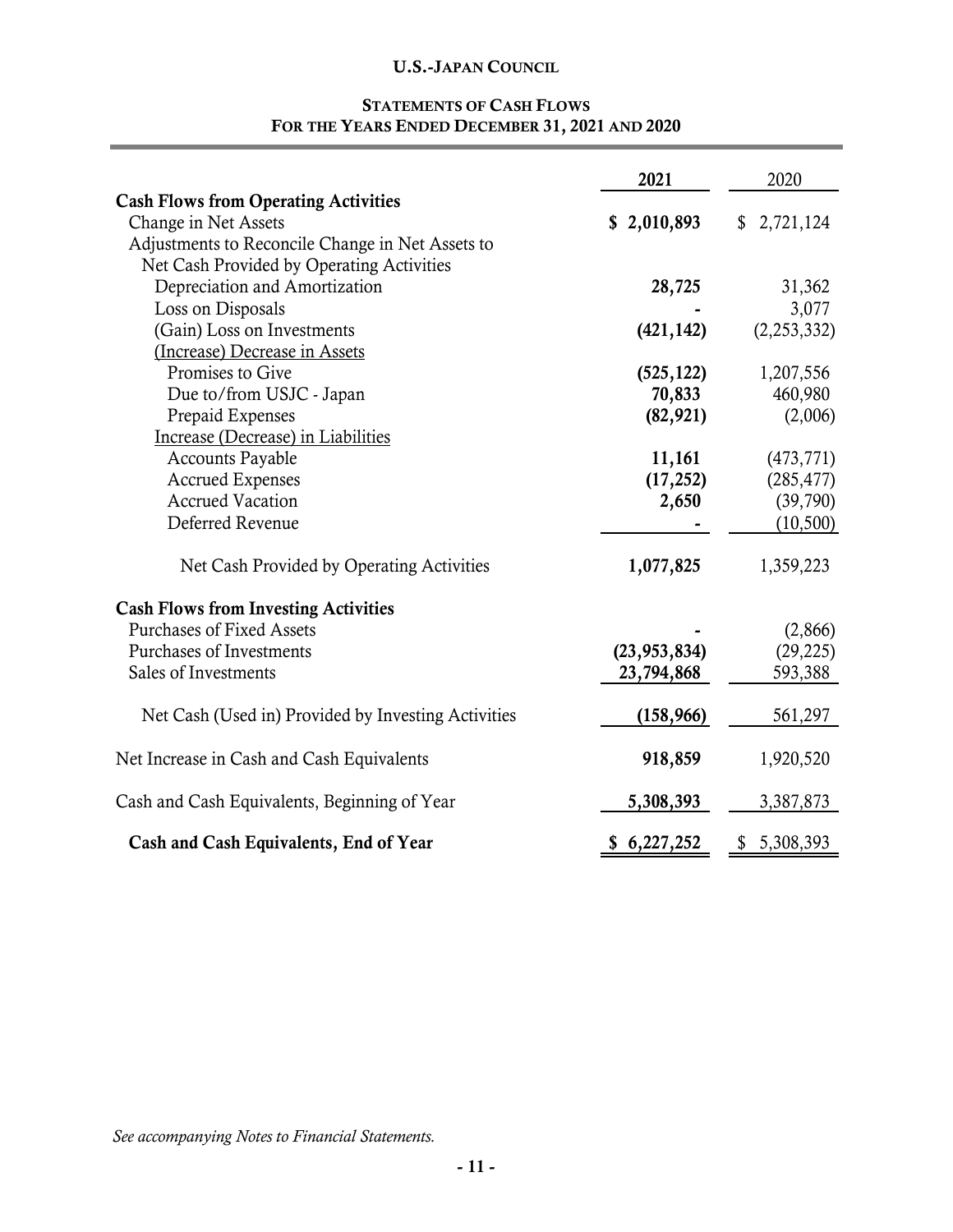## NOTES TO FINANCIAL STATEMENTS DECEMBER 31, 2021 AND 2020

### <span id="page-11-0"></span>1. ORGANIZATION

U.S.-Japan Council (USJC) is a not-for-profit corporation incorporated in the State of California in December 2008 that contributes to strengthening U.S.-Japan relations by bringing together diverse leadership, engaging stakeholders, and exploring issues that benefit communities, businesses, and government entities on both sides of the Pacific. USJC promotes people-to-people relations as crucial to a strong U.S.-Japan relationship. USJC has offices in Washington, D.C., and Los Angeles, California.

In 2012, the U.S.-Japan Council (Japan) (USJC-J) was created to support the administration of the TOMODACHI Initiative (see Note 11) and is a Public Interest Corporation *(Koeki Zaidan Hojin).* USJC-J maintains an office in Tokyo, Japan.

USJC is supported primarily by contributions and contract revenue related to its programs.

### 2. SUMMARY OF SIGNIFICANT ACCOUNTING POLICIES

The following is a summary of accounting policies followed in the preparation of USJC's financial statements.

### *Basis of Accounting*

The financial statements are prepared on the accrual basis of accounting. Under the accrual method, revenues are recognized when earned and expenses are recognized when incurred.

#### *Financial Statement Presentation*

USJC has presented its financial statements in accordance with *U.S. Generally Accepted Accounting Principles*. Under those principles, USJC is required to report information regarding its financial position and activities according to two classes of net assets:

- *Net Assets Without Donor Restrictions* resources that are available for general operations and resources designated by USJC's Board of Directors for approved expenditures.
- *Net Assets With Donor Restrictions* resources that are subject to donor-imposed restrictions; temporary or permanent. Temporary restrictions are those that expire either by passage of time or fulfillment of purpose by actions of USJC. Permanent restrictions are that neither expire by passage of time nor fulfillment of purpose.

## *Use of Estimates*

The preparation of financial statements in conformity with accounting principles generally accepted in the United States of America requires management to make estimates and assumptions that affect the reported amounts of assets and liabilities and disclosure of contingent assets and liabilities at the date of the financial statements and the reported amounts of revenues and expenses during the reporting period. Actual results could differ from those estimates.

#### *Income Taxes*

USJC is exempt from income taxes under Section  $501(c)(3)$  of the Internal Revenue Code (the Code) and has been determined by the Internal Revenue Service not to be a private foundation within the meaning of Section 509(a) of the Code.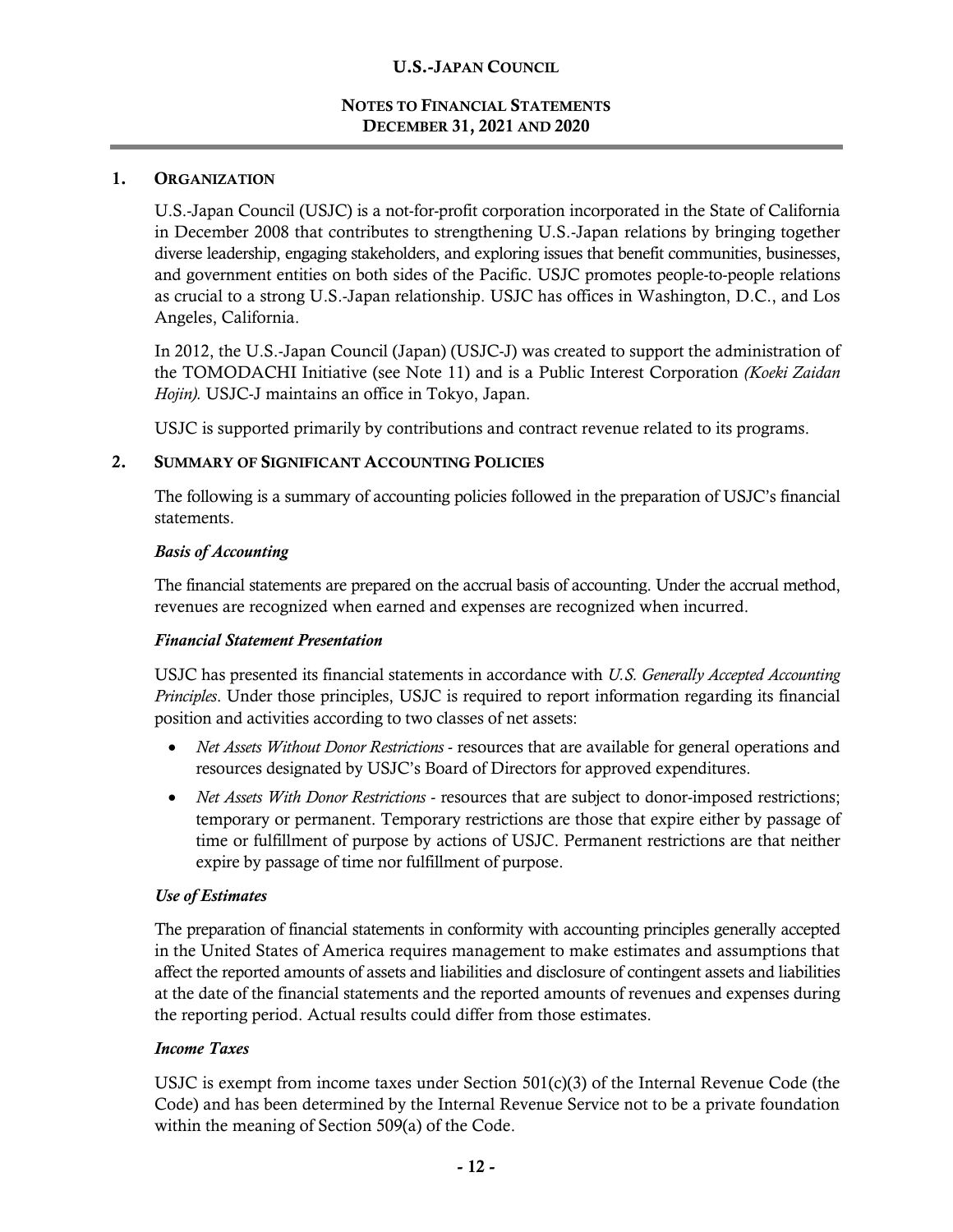### 2. SUMMARY OF SIGNIFICANT ACCOUNTING POLICIES (CONTINUED)

### *Income Taxes (Continued)*

USJC requires that a tax position be recognized or derecognized based on a "more-likely-thannot" threshold. This applies to positions taken or expected to be taken in a tax return. USJC does not believe its financial statements include, or reflect, any uncertain tax positions.

USJC's IRS Form 990, *Return of Organization Exempt from Income Tax*, is subject to examination by the taxing authorities, generally for three years after filing.

### *Cash and Cash Equivalents*

Cash and cash equivalents include cash on hand and other highly liquid instruments with initial maturities of less than three months when purchased.

### *Promises to Give*

Promises to give consist primarily of amounts due from organization and individual pledges that were not received by USJC at year end. Management reviews the collectability of the accounts on a regular basis. No reserve for doubtful accounts is deemed necessary as all amounts are deemed to be fully collectible.

#### *Investments*

Marketable equity securities consist of investments in equity and fixed income mutual funds, and other investment funds. Investments in equity securities and investment funds with readily determinable fair values and all investments in debt securities are carried at their fair values in the statements of financial position.

USJC invests non-marketable equity securities which consists of an investment in one privately held company with no readily determinable market value. USJC accounts for this non-marketable equity security at cost less impairment, with realized gains and losses on non-marketable securities sold or impaired recognized in the statements of activities and changes in net assets as increases or decreases in net assets. As of December 31, 2021 and 2020, non-marketable securities accounted for under the method had a carry value of \$350,000.

USJC invests in other investment funds that follow a fund of funds format. These funds are valued at fair value as practical expedient.

## *Property and Equipment*

Property and equipment are stated at cost, net of accumulated depreciation. Depreciation is computed using the straight-line method over the estimated useful lives of three years for furniture, fixtures, and office equipment. USJC capitalizes all furniture and equipment purchases over \$500.

Repairs and maintenance which do not significantly add to the value of assets are expensed as incurred.

## *Donated Services*

Donated services are recognized as contributions, at fair value, if the services (a) create nonfinancial assets or (b) require specialized skills, are performed by people with those skills, and would otherwise be purchased by USJC.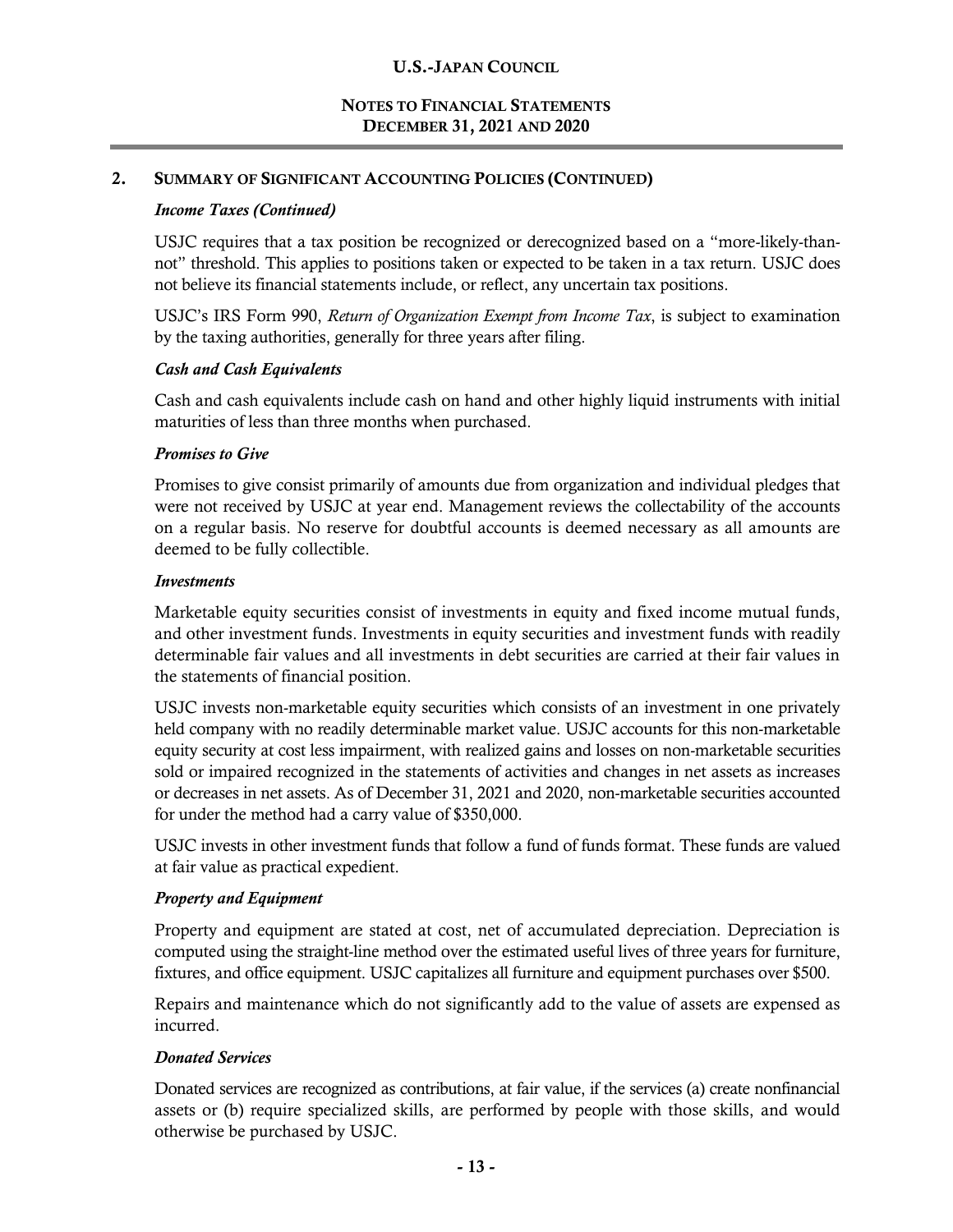## NOTES TO FINANCIAL STATEMENTS DECEMBER 31, 2021 AND 2020

### 2. SUMMARY OF SIGNIFICANT ACCOUNTING POLICIES (CONTINUED)

#### *Grants and Contributions*

Grants and contributions are recognized when a donor makes an unconditional promise to give or when a donor makes a conditional promise to give, and the condition is met. Grants and contributions received are recorded as net assets with donor restrictions or net assets without donor restrictions depending on the existence or nature of any donor restrictions. When a donor restriction expires, that is, when a stipulated time restriction ends, or the purpose restriction is accomplished, net assets with donor restrictions are reclassified to net assets without donor restrictions and reported in the statements of activities and changes in net assets as net assets released from restrictions.

Contributions received with donor-imposed conditions and restrictions that are met in the same reporting period are reported as support without donor restrictions and increase net assets without donor restrictions.

#### *Functional Allocation of Expenses*

The costs of providing the various programs and other activities have been summarized on a functional basis in the statements of activities and changes in net assets and the statements of functional expenses. Accordingly, certain costs have been allocated among the programs and supporting services benefited. These expenses require allocation on a reasonable basis that is consistently applied. The expenses that are allocated include compensation, benefits, and general expenses, which are allocated on the basis of estimates of time and effort by employees. Expenses directly identifiable to specific programs and supporting activities are allocated accordingly.

#### *Reclassification*

Certain reclassifications have been made to the December 31, 2020 financial statements to make them comparable with the December 31, 2021 financial statements.

### 3. LIQUIDITY AND AVAILABILITY OF RESOURCES

USJC's cash flows have seasonal variations due to the timing of grants, contributions, program revenues, and vendor payments. USJC manages its liquidity to meet general expenditures, liabilities, and other obligations as they become due.

The following reflects USJC's financial assets as of December 31, 2021 and 2020, reduced by amounts not available for general operating expenditure within one year:

| Description                                                        | 2021           | 2020            |
|--------------------------------------------------------------------|----------------|-----------------|
| Cash and Cash Equivalents                                          | \$6,227,252    | \$5,308,393     |
| Investments                                                        | 15,415,874     | 14,835,766      |
| Promises to Give within One Year                                   | 593,545        | 68,423          |
| Due from USJC - Japan                                              |                | 32,584          |
| Less Amount Restricted by Donors for Purpose (including Endowment) | (18, 637, 957) | (17, 147, 005)  |
| Plus Amount Expected to be Appropriated by the Endowment Fund      | 436,687        | 385,000         |
| Financial Assets and Liquidity Resources Available to Meet         |                |                 |
| Cash Needs for General Expenditures within One Year                | 4,035,401      | 3,483,161<br>S. |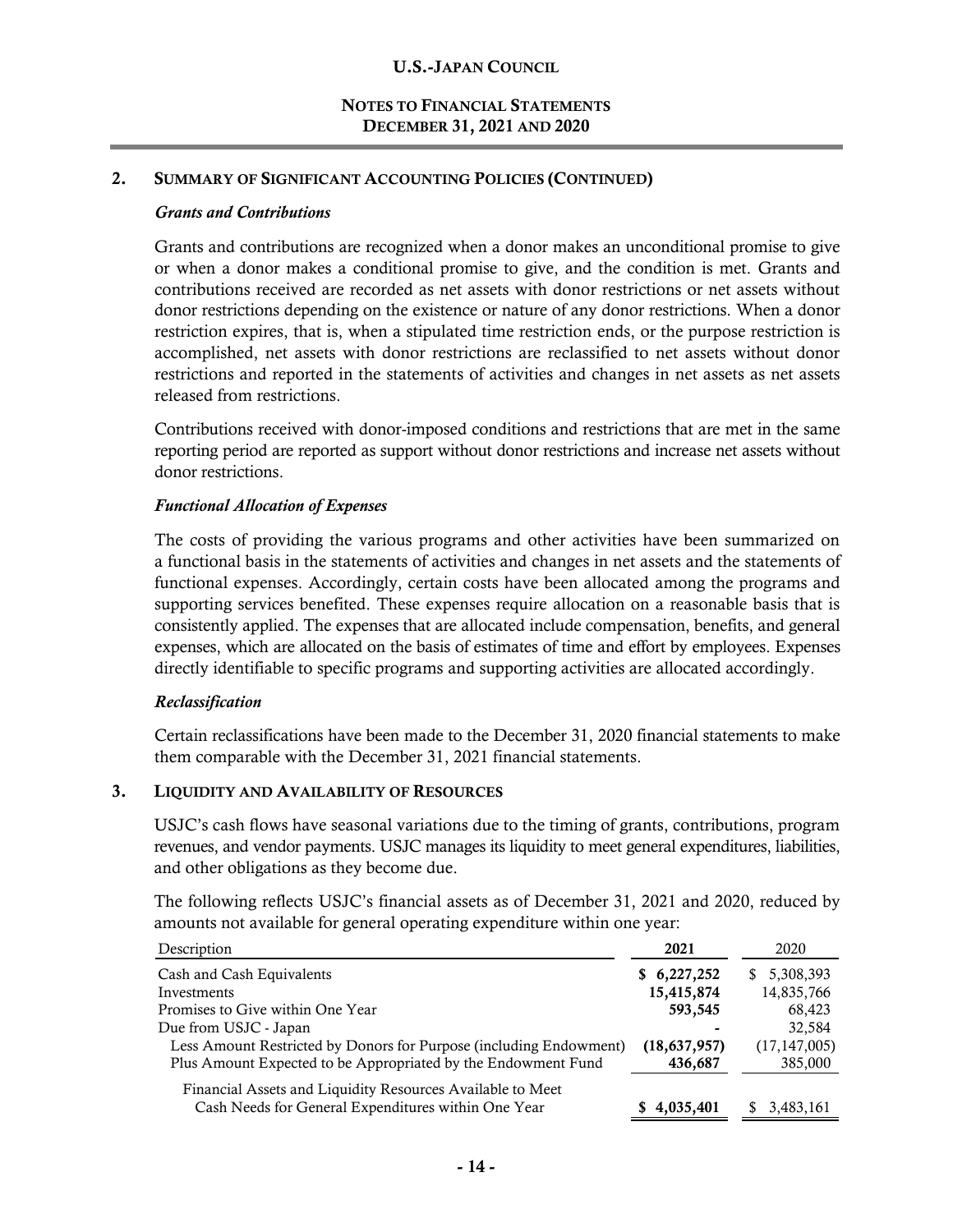## NOTES TO FINANCIAL STATEMENTS DECEMBER 31, 2021 AND 2020

#### 4. CONCENTRATIONS

USJC maintains cash balances at financial institutions in the Washington, D.C., metropolitan area, California, and Tokyo, Japan. The accounts at the U.S. institutions are insured by the Federal Deposit Insurance Corporation (FDIC) up to the maximum amount allowed by law. While the amounts, at times, exceed the amount insured by federal agencies and, therefore, bear some risk, USJC has not experienced, nor does it anticipate, any loss of funds.

USJC invests in professionally managed portfolios that contain mutual funds. Such investments are exposed to various risks such as interest rate, market, and credit. Due to the level of risk associated with such investments and the level of uncertainty related to changes in the value of such investments, it is at least reasonably possible that changes in risks in the near term would materially affect investment balances and the amount reported in the financial statements.

#### 5. INVESTMENTS AND FAIR VALUE MEASUREMENTS

USJC has categorized its financial instruments based on fair value hierarchy as follows:

*Level 1* - values are based on quoted prices for identical assets in an active market.

*Level 2* - values are based on quoted prices for similar assets in active or inactive markets.

*Level 3* - values are based on unobservable inputs to measure fair value to the extent that observable inputs are not available, thereby allowing for situations in which there is little, if any, market activity for the asset or liability at the measurement date. The fair value measurement objective is to determine an exit price from the perspective of a market participant that holds the asset or owes the liability. Therefore, unobservable inputs reflected USJC's judgment about the assumptions that market participants would use in pricing the asset or liability (including assumptions about risk). Unobservable inputs are developed based on the best information available in the circumstances, which might include USJC's own data.

Following is a description of the valuation methodologies used for assets measured at fair value on a recurring basis as of December 31, 2021 and 2020.

*Registered investment companies (Mutual Funds)*: Valued at the net asset value (NAV) of shares held by USJC at year end.

*Other Investment Funds*: Value at the fair market value of the underlying assets of the fund as determined by the fund managers. USJC invests in other investment funds that follow a fund-offunds format. The investment funds are described as follows:

*Global Equity Opportunities Fund*: Allows investors to gain global equity exposure through an efficient and diversified structure. The fund seeks to generate higher risk-adjusted returns than broad global equity markets by investing in skilled managers along with fewer constraints in portfolio construction. The fund is diversified across regions, market capitalizations, and styles among a concentrated group of managers.

*Diversified Income Fund*: Allows investors to gain global fixed income exposure through an efficient and diversified structure. The fund seeks to achieve higher returns than broad fixed-income markets by investing in skilled managers and applying fewer constraints in portfolio construction. The fund is diversified across regions and sectors among a concentrated group of managers.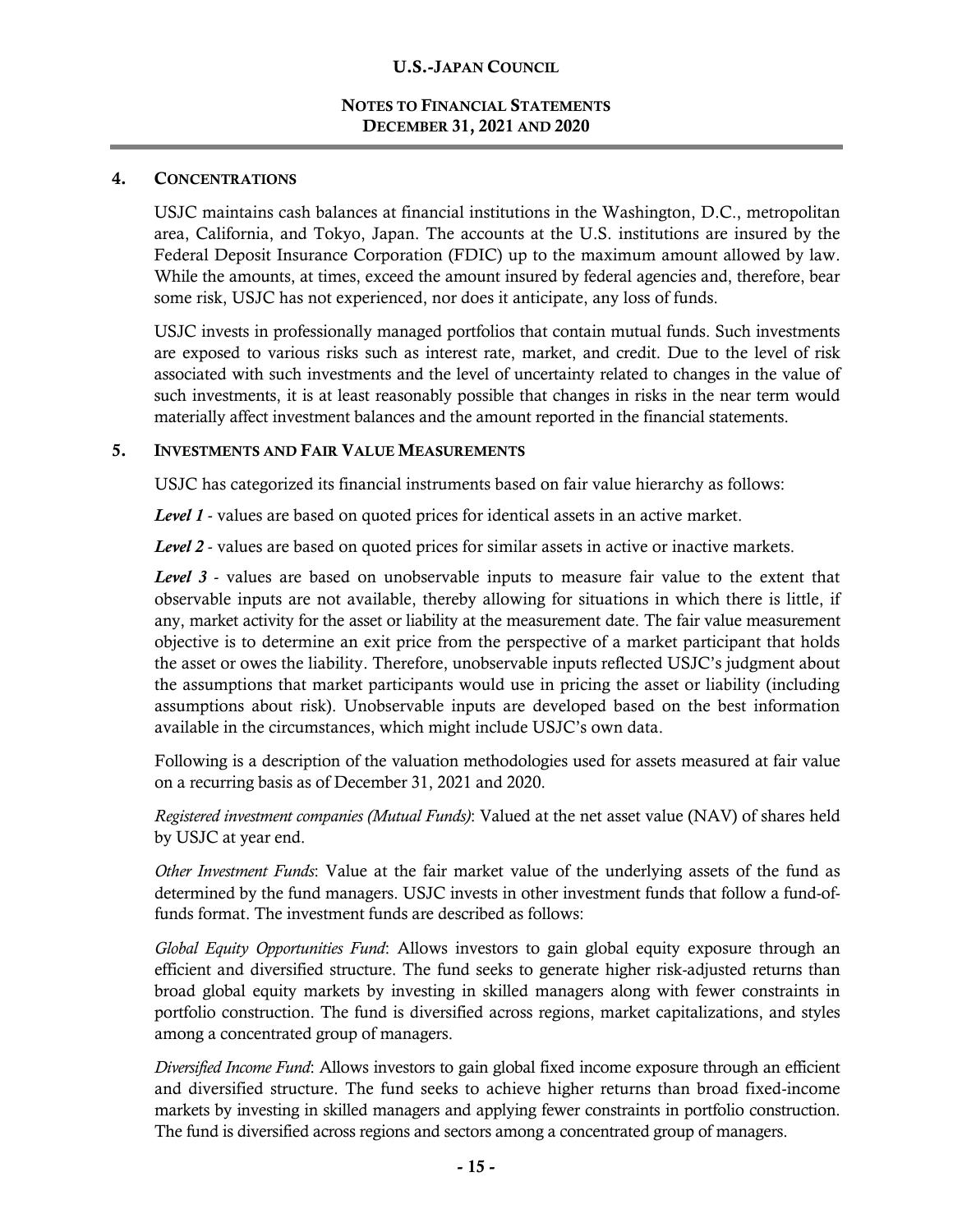## NOTES TO FINANCIAL STATEMENTS DECEMBER 31, 2021 AND 2020

### 5. INVESTMENTS AND FAIR VALUE MEASUREMENTS (CONTINUED)

*Absolute Return Fund*: Allows investors to gain hedge fund exposure through an efficient and diversified structure. The goal of the fund is to generate superior risk-adjusted returns with moderate volatility by investing in funds sponsored by historically successful managers pursuing a crosssection of absolute return strategies, mitigate losses in failing markets, exhibit relatively low correlation to traditional asset classes, and provide a range of exposure across sectors, regions, strategies, and managers.

USJC utilizes Fair Value Measurement (Topic 820): *Disclosures for Investments in Certain Entities That Calculate Net Asset Value per Share (or Its Equivalent)*, to value the investments in these funds (collectively referred to as Other Investment Funds). This standard allows those assets measured using NAV to be excluded from the fair value hierarchy table. The total invested in these funds is \$1,461,181 and \$13,889,983 for 2021 and 2020, respectively.

The preceding methods described may produce a fair value estimate that may not be indicative of net realizable value or reflective of future fair values. Furthermore, although USJC believes its valuation methods are appropriate and consistent with other market participants, the use of different methodologies or assumptions to determine the fair value of certain financial instruments could result in a different fair value measurement at the reporting date.

|                                                                                                                              | 2021 |                                    |     |                                   |      |         |         |         |
|------------------------------------------------------------------------------------------------------------------------------|------|------------------------------------|-----|-----------------------------------|------|---------|---------|---------|
|                                                                                                                              |      | <b>Fair Value</b>                  |     | Level 1                           |      | Level 2 | Level 3 |         |
| <b>Money Market Fund</b><br><b>Equity Funds</b><br><b>Fixed Income Funds</b>                                                 | S    | 581,331<br>9,216,495<br>3,806,867  | \$  | 581,331<br>9,216,495<br>3,806,867 | \$   |         | \$      |         |
| <b>Total Investments Measured at Fair Value</b><br><b>Other Investment Funds at NAV</b><br><b>Non-Marketable Investments</b> |      | 13,604,693<br>1,461,181<br>350,000 |     | \$13,604,693                      | \$   |         |         |         |
| <b>Total Investments</b>                                                                                                     |      | \$15,415,874                       |     |                                   |      |         |         |         |
|                                                                                                                              |      |                                    |     |                                   | 2020 |         |         |         |
|                                                                                                                              |      | Fair Value                         |     | Level 1                           |      | Level 2 |         | Level 3 |
| Money Market Fund<br>Fixed Income Funds                                                                                      | \$   | 23,561<br>572,222                  | \$. | 23,561<br>572,222                 | \$   |         | \$      |         |
| Total Investments Measured at Fair Value<br>Other Investment Funds<br>Non-Marketable Investments Valued at Cost              |      | 595,783<br>13,889,983<br>350,000   |     | 595,783                           |      |         |         |         |
| <b>Total Investments</b>                                                                                                     |      | \$14,835,766                       |     |                                   |      |         |         |         |

Fair values of assets at December 31, 2021 and 2020, are as follows: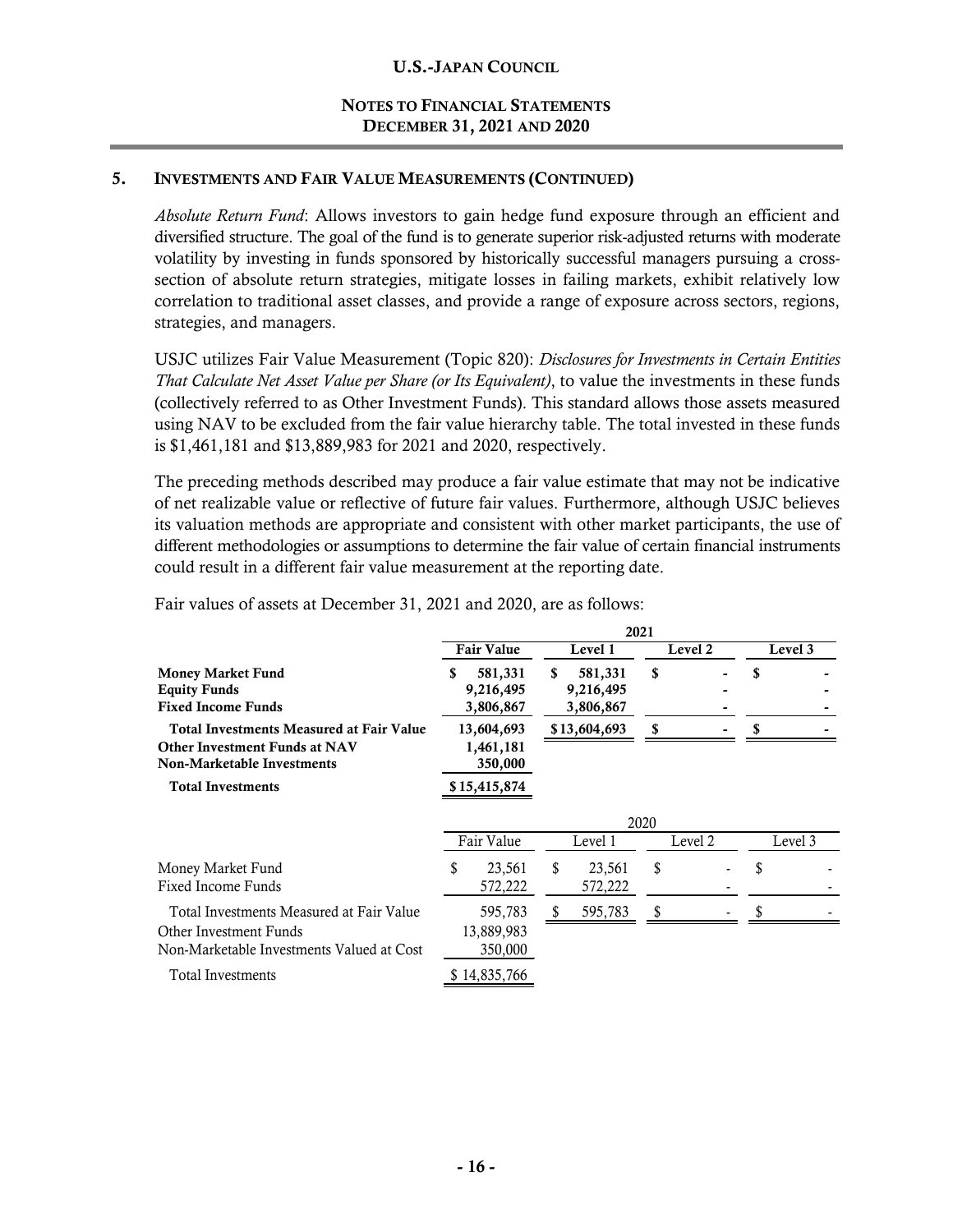### NOTES TO FINANCIAL STATEMENTS DECEMBER 31, 2021 AND 2020

### 5. INVESTMENTS AND FAIR VALUE MEASUREMENTS (CONTINUED)

Other Investment Funds activity for the years ended December 31, 2021 and 2020, is as follows:

| Other Investment Funds              | 2021           | 2020         |
|-------------------------------------|----------------|--------------|
| Balance at January 1                | \$13,889,983   | \$11,545,070 |
| Transfer of Funds                   | (11, 465, 276) | 50,000       |
| Realized and Unrealized (Loss) Gain | (963, 526)     | 2,294,913    |
| Balance at December 31              | \$1,461,181    | \$13,889,983 |

USJC recognizes transfers into and out of levels within the fair value hierarchy at the end of the reporting period.

Investment income for the years ended December 31, 2021 and 2020, is as follows:

| Description                                                                                    | 2021                            | 2020 |                                 |  |
|------------------------------------------------------------------------------------------------|---------------------------------|------|---------------------------------|--|
| Interest and Dividends<br>Realized and Unrealized Gains on Investments, Net<br>Investment Fees | 543,289<br>472,793<br>(50, 942) |      | 4.891<br>2,310,507<br>(57, 175) |  |
| Total Investment Income                                                                        | 965,140                         |      | \$2,258,223                     |  |

Investment securities are exposed to various risks such as interest rates, market, and credit risks. Due to the level of risk associated with certain investment securities, it is at least reasonably possible that changes in the values of investment securities will occur in the near term and that such changes could materially affect the amounts reported in the accompanying financial statements.

## 6. CONTRIBUTIONS AND PROMISES TO GIVE

Unconditional promises to give are recorded as receivables and revenue when received. USJC distinguishes promises to give between each net asset category in accordance with donor-imposed restrictions. Promises to give which have not been received are recorded after being discounted to the anticipated net present value of the future cash flows.

Certain contributions are restricted for use for the TOMODACHI program. At December 31, 2021, promises to give included \$450,000 of pledges restricted for this purpose.

As of December 31, 2021 and 2020, promises to give are expected to be realized in the following periods:

| Description                             | 2021 |                    |   | 2020   |  |
|-----------------------------------------|------|--------------------|---|--------|--|
| In One Year or Less<br>Within Two Years | \$   | 493,545<br>100,000 | S | 68.423 |  |
|                                         | S    | 593,545            |   | 68,423 |  |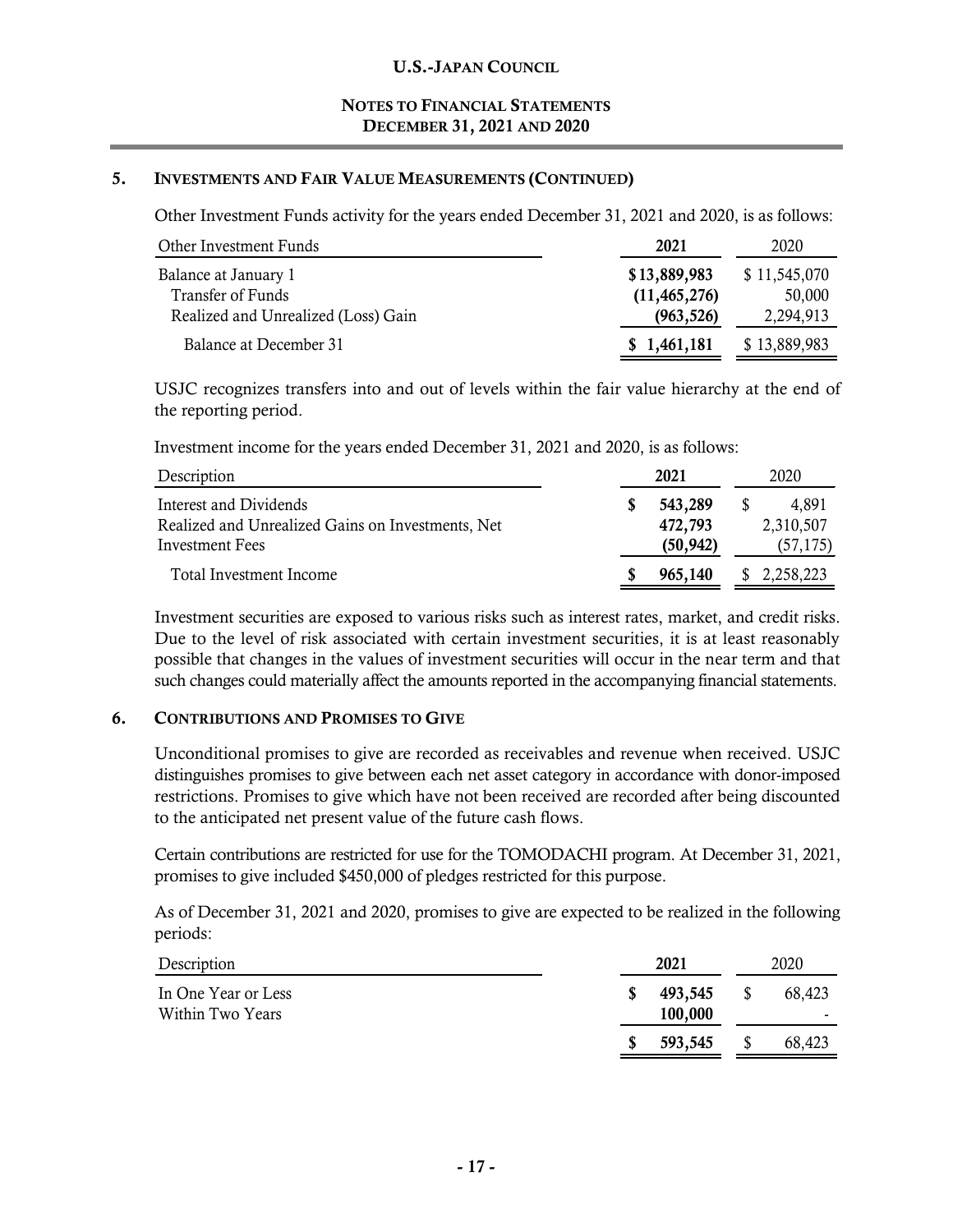## NOTES TO FINANCIAL STATEMENTS DECEMBER 31, 2021 AND 2020

### 7. ANNUAL CONFERENCE

Traditionally U.S.-Japan Council (US) and U.S. Japan Council (Japan) hold a joint Annual Conference either in United States or Japan. Given the threat and impact of the coronavirus pandemic, USJC did not host the in-person Annual Conferences in 2020 and 2021. In lieu of a traditional in-person Annual Conference this year, USJC hosted series of virtual events and engagements throughout the remainder of the year to provide insights and exclusive content to the members and supporters. Total event revenue, expenses, and net proceeds were shared between the two entities based on the ratio of revenue received and expenses paid which were agreed by both U.S.-Japan Council (US) and U.S.-Japan Council (Japan).

#### 8. PROPERTY AND EQUIPMENT

Property and equipment consisted of the following at December 31, 2021 and 2020:

| Description                                |   | 2021                  |  | 2020                  |  |
|--------------------------------------------|---|-----------------------|--|-----------------------|--|
| Furniture and Fixtures<br>Office Equipment | S | 39,342<br>142,109     |  | 39,342<br>142,109     |  |
| Less Accumulated Depreciation              |   | 181,451<br>(159, 106) |  | 181,451<br>(130, 381) |  |
| Net                                        |   | 22,345                |  | 51,070                |  |

## 9. NET ASSETS WITH DONOR RESTRICTIONS

Net assets with donor restrictions were available for the following purposes at December 31, 2021 and 2020:

| Description                                     | 2021         | 2020         |  |
|-------------------------------------------------|--------------|--------------|--|
| <b>With Temporary Donor Restrictions</b>        |              |              |  |
| TOMODACHI                                       | \$2,709,622  | \$2,243,885  |  |
| Watanabe Endowment Fund - Scholarships          | 4,624,575    | 3,832,161    |  |
| Silicon Valley Japan Platform (SVJP)            | 1,303,760    | 1,070,959    |  |
| <b>With Permanent Donor Restrictions</b>        |              |              |  |
| Watanabe Endowment Fund - Scholarships          | 10,000,000   | 10,000,000   |  |
| <b>Total Net Assets With Donor Restrictions</b> | \$18,637,957 | \$17,147,005 |  |

Net assets were released from donor restrictions during 2021 and 2020 as follows:

| Description                            | 2021        | 2020        |  |
|----------------------------------------|-------------|-------------|--|
| TOMODACHI                              | 559,274     | \$1,575,837 |  |
| Watanabe Endowment Fund - Scholarships | 181,728     | 124,439     |  |
| Silicon Valley Japan Platform (SVJP)   | 702,233     | 163,519     |  |
| Total                                  | \$1,443,235 | 1,863,795   |  |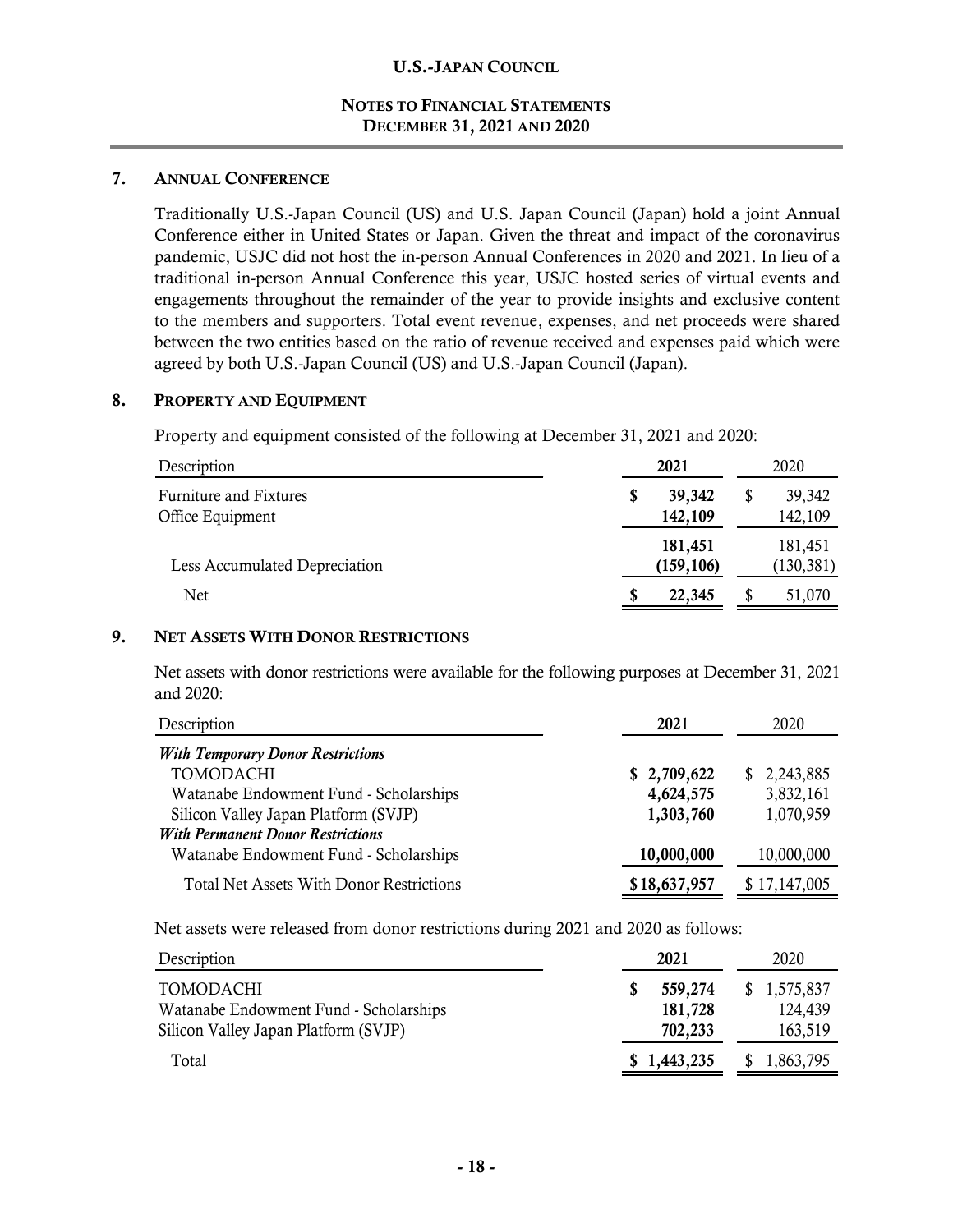## NOTES TO FINANCIAL STATEMENTS DECEMBER 31, 2021 AND 2020

### 10. TOMODACHI

USJC and the U.S. Embassy in Tokyo, with support from the government of Japan, formed a public-private partnership (TOMODACHI), to support the long-term recovery of Japan following the March 11, 2011 Great East Japan Earthquake. TOMODACHI supports programs in educational exchange and leadership development that invest in the next generation of young Japanese and Americans in ways that deepen the friendship between the United States and Japan.

TOMODACHI raises funds from contributors in the U.S. and Japan. Donors have the option of contributing to the U.S.-Japan Council (US) or to a separate and independent public benefit corporation, U.S.-Japan Council (Japan). Management and program services are provided to U.S.-Japan Council (US) through a Management Agreement to support TOMODACHI activities in Japan.

### 11. SILICON VALLEY JAPAN PLATFORM

The Silicon Valley Japan Platform (SVJP) is an initiative of USJC and the Asia Pacific Initiative. SVJP aims to connect the technological dynamism of the Silicon Valley with current and future needs of economic revitalization in Japan. The SVJP holds regular programs featuring speakers on cutting-edge topics and organizes meetings with corporate leaders to discuss future trends and opportunities for partnerships between Japan and the Silicon Valley.

### 12. DONOR RESTRICTED ENDOWMENTS

USJC's endowment consists of the donor-restricted Toshizo Watanabe Endowed Scholarship Fund (the Fund). The Fund was created to provide study abroad scholarships to American and Japanese students who demonstrate leadership potential and financial need. The scholarships assist in supporting the cost of tuition and/or living expenses for a student's academic study in Japan and the United States. The scholarship program seeks to promote cross-cultural education between the two countries.

As required by generally accepted accounting principles, net assets associated with endowment funds, including funds designated by the Board of Directors to function as endowments, are classified and reported based on the existence or absence of donor-imposed restrictions.

The Board of Directors of USJC has interpreted the Uniform Prudent Management of Institutional Funds Act (UPMIFA) as adopted by the District of Columbia as requiring the preservation of the fair value of the original gift as of the gift date of the donor-restricted endowment funds absent explicit donor stipulations to the contrary. As a result of this interpretation, USJC classifies as net assets with permanent donor restrictions (a) the original value of gifts donated to the permanent endowment, (b) the original value of subsequent gifts to the permanent endowment, and (c) accumulations to the permanent endowment made in accordance with the direction of the applicable donor gift instrument at the time the accumulation is added to the Fund. The remaining portion of the donor-restricted endowment fund that is not classified in net assets with permanent donor restrictions are classified as net assets with temporary donor restrictions until those amounts are appropriated for expenditure by USJC in a manner consistent with the standard of prudence prescribed by UPMIFA.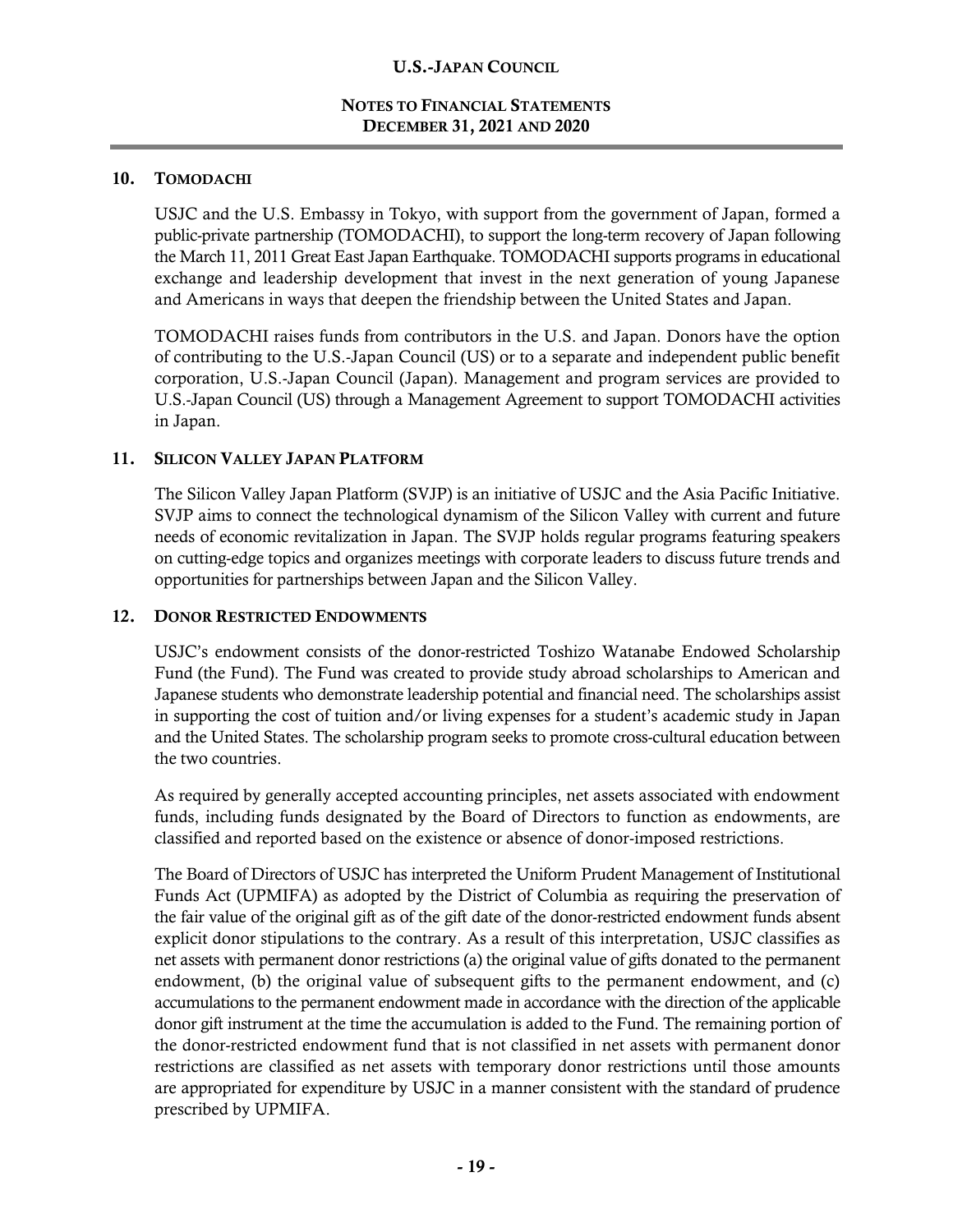## NOTES TO FINANCIAL STATEMENTS DECEMBER 31, 2021 AND 2020

### 12. DONOR RESTRICTED ENDOWMENTS (CONTINUED)

In accordance with UPMIFA, USJC considers the following factors in making a determination to appropriate or accumulate donor-restricted endowment funds: (1) the duration and preservation of the various funds, (2) the purposes of the donor-restricted endowment funds, (3) general economic conditions, (4) the possible effect of inflation and deflation, (5) the expected total return from income and the appreciation of investments, (6) other resources of USJC, and (7) USJC's investment policies.

*Investment Return Objectives, Risk Parameters, and Strategies*: USJC has adopted investment and spending policies for endowment assets that attempt to provide a predictable stream of funding to programs supported by its endowment assets. Endowment assets shall exist into perpetuity and therefore be invested with the objective of preserving its long-term real purchasing power while providing for the annual spending distribution. The primary investment objective of the Fund, measured over five to seven rolling periods, is to earn an annualized return of at least 4.0 percent, net of fees.

The secondary investment objective of the Fund is to be competitive over the long term (defined as five- to seven-year rolling periods) relative to its market benchmark. The Fund will also be reviewed relative to a peer universe of endowment funds with recognition that the Fund is likely to have a different total return and risk profile than many of the endowments in universe comparisons.

In December 2019, the USJC Investment Committee discussed and approved change to the Endowment spending policy. The distribution shall be based on the average of the prior three years' investment portfolio, times the approved spending rate. The average will be calculated using the past 12 quarter ending balances as of September 30 of the year; the spending rate will be 4%, unless changed by action of the Board.

Composition and changes in endowment net assets for the years ended December 31, 2021 and 2020, were as follows:

|                                                   | <b>With Donor Restrictions</b> |                           |              |
|---------------------------------------------------|--------------------------------|---------------------------|--------------|
|                                                   | With                           | With                      |              |
|                                                   | Purpose<br>Restricted          | Permanently<br>Restricted | Total        |
| Endowment Net Assets, January 1, 2020             | 1,718,779<br>S                 | \$10,000,000              | \$11,718,779 |
| Investment Return                                 | 2,237,821                      |                           | 2,237,821    |
| Contributions                                     |                                |                           |              |
| Appropriation of Endowment Assets for Expenditure | (124, 439)                     |                           | (124, 439)   |
| Endowment Net Assets, December 31, 2020, Restated | 3,832,161                      | 10,000,000                | 13,832,161   |
| <b>Investment Return</b>                          | 974,143                        |                           | 974,143      |
| <b>Expenditures of Endowment Assets</b>           | (181, 729)                     |                           | (181, 729)   |
| Endowment Net Assets, December 31, 2021           | 4,624,575                      | \$10,000,000              | \$14,624,575 |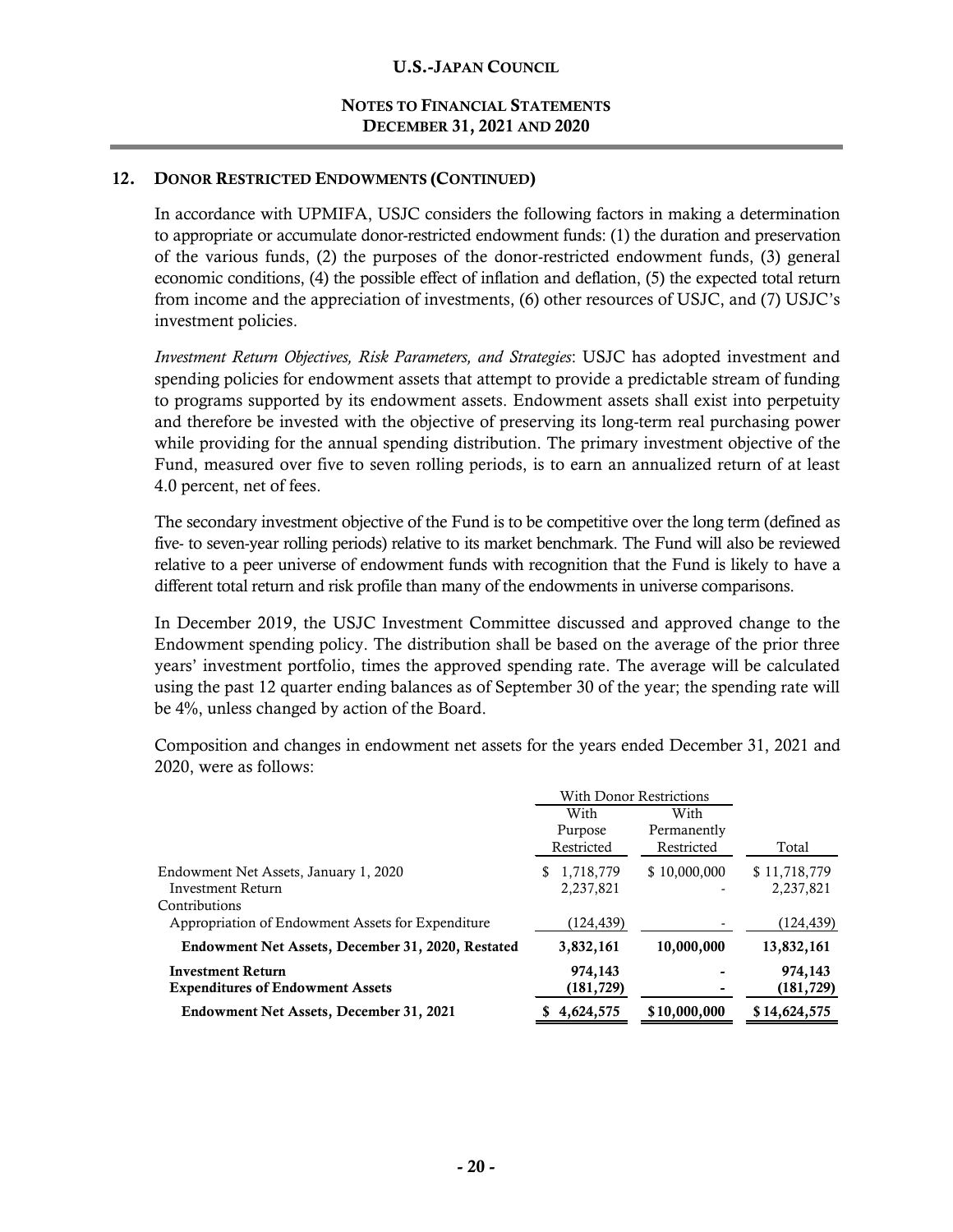## NOTES TO FINANCIAL STATEMENTS DECEMBER 31, 2021 AND 2020

### 13. DONATED SERVICES

The value of donated services and facilities and the corresponding functional expense categories for the years ended December 31, 2021 and 2020, are as follows:

| Description              |   | 2021   |        | 2020                     |  |
|--------------------------|---|--------|--------|--------------------------|--|
| General Education        |   |        |        |                          |  |
| Services                 | S | 10,000 |        | $\overline{\phantom{0}}$ |  |
| Meetings                 |   | 12,086 |        | $\overline{\phantom{0}}$ |  |
| Facilities and Equipment |   | 10,000 |        | $\overline{\phantom{0}}$ |  |
| Total                    |   | 32,086 | c<br>D | $\qquad \qquad$          |  |

### 14. RELATED PARTY TRANSACTIONS

Board members of USJC made contributions in the aggregated amount of approximately \$338,000 and \$152,000 to support USJC in the years ended December 31, 2021 and 2020, respectively. The members did not receive economic benefits in return of the contributions.

### 15. RETIREMENT PLAN

USJC has a 401(k) retirement plan (the Plan). Employees may elect to defer a portion of compensation by enrolling in the Plan. All employees over the age of 21 and completing three months of service are eligible to receive an employer matching contribution equal to 100% of their deferrals up to 6% of their compensation. Employees' and USJC's contributions to the Plan are 100% vested upon participation. During the years ended December 31, 2021 and 2020, USJC's contributions to the Plan were \$75,352 and \$90,055, respectively.

## 16. COMMITMENTS AND CONTINGENCIES

## *Office Equipment Lease*

USJC has entered into a lease of certain office equipment and is obligated under the lease through April 2025.

## *Office Lease*

On December 13, 2022, USJC entered into a non-cancellable office lease agreement which commences on February 1, 2022, and expires on January 31, 2027. The agreement contains an abatement of the first four calendar months after the commencement date, a provision of tenant improvement allowance by the landlord, an annual increase of rent amounts, and additional payments for operating charges.